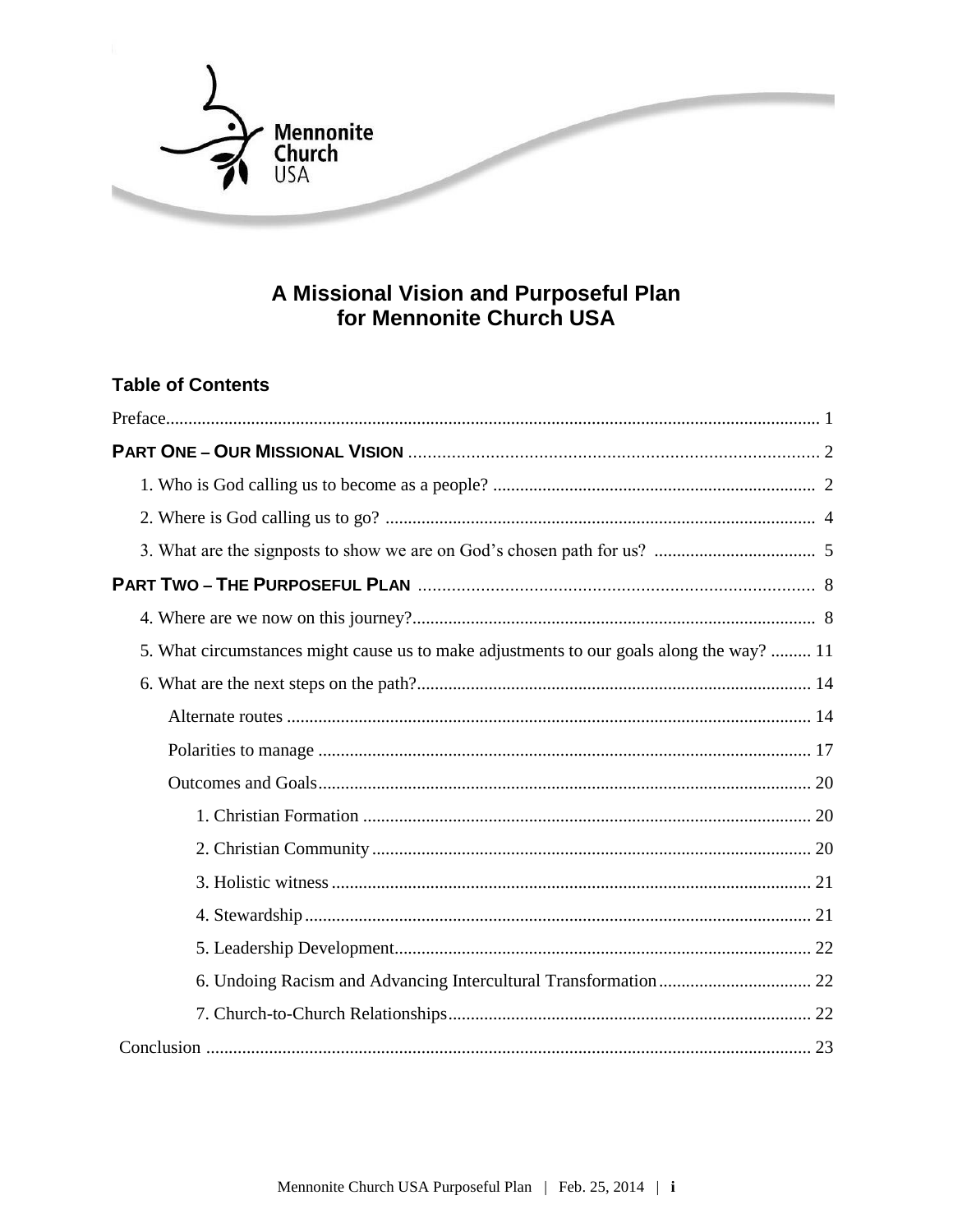

#### **Desiring God's Coming Kingdom A Missional Vision and Purposeful Plan for Mennonite Church USA** Approved by the Executive Board – February 25, 2014

## **Preface**

 In 2011, through prayer and discernment, the Executive Board sensed that God was calling Mennonite Church USA to move more deliberately toward fulfillment of our missional purpose as a church. Since then, we have pursued this purpose through prayerful planning that involves all parts of the church—congregations, area conferences, constituent groups, and churchwide agencies. We expect that our national conference will continue to grow and change as we seek to be faithful to God's call.

 This document outlines our most recent efforts to align our organizational plan with our statements of vision, purpose and churchwide priorities. This plan reflects our

understanding that the delegates to the biennial assembly have ultimate responsibility and

authority to discern God's call for our church. The plan should be widely discerned and

"owned" across Mennonite Church USA at the congregational, conference and national

conference levels. This update reflects the feedback from the 2013 assembly in Phoenix,

Arizona, as well as the milestones we reached in the 2011-2013 biennium.

 One of the temptations in planning is to put humans, rather than God, at the center of the plan. This prompted the biblical writer to warn: "Now listen, you who say, 'Today or tomorrow we will go to this or that city, spend a year there, carry on business and make money.' Why, you do not even know what will happen tomorrow. What is your life? You are a mist that appears for a little while and then vanishes. Instead, you ought to say, 'If it is the Lord's will, we will live and do this or that,'" (James 4:13-15). Therefore, we acknowledge that the implementation of this plan depends on God's blessing and

- enablement.
- 

 Since groups move in the direction of the questions they ask of themselves, we will seek to address six overarching questions. We believe the answers to these questions will form the basis for strong alignment among all entities in the church. They will also create the means by which we can develop goals with strong ownership across the whole church.

The Executive Board guides the process of purposeful planning and decision making in

such a way that the planning process is clear across the entire church. If individual

delegates wish to give feedback to this plan, they may send an email to Ervin R. Stutzman,

39 Executive Director, at **ErvinS**@MennoniteUSA.org or send responses by post to

Mennonite Church USA, 1251 Virginia Avenue, Harrisonburg, VA 22802.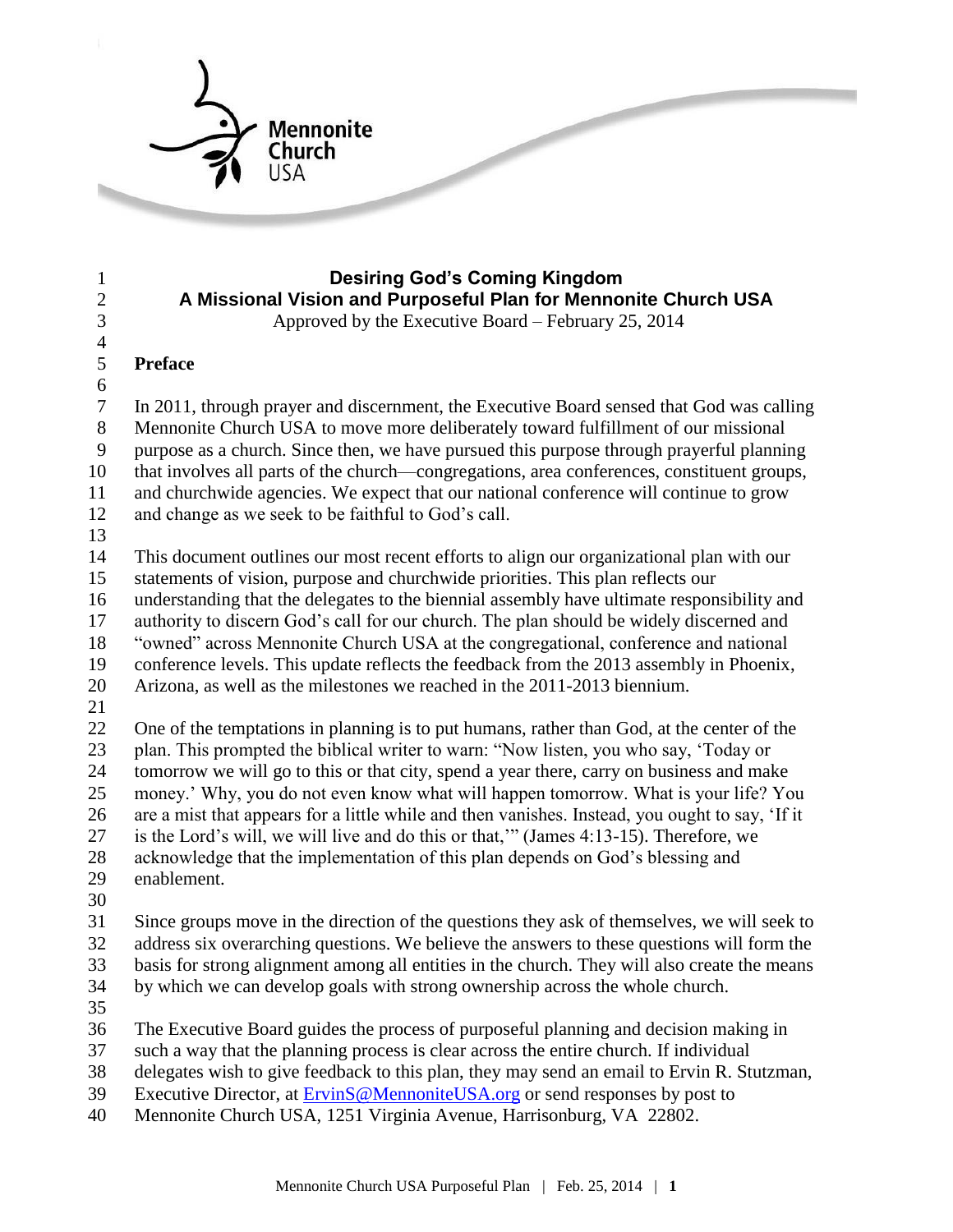| 41           | There are two parts to this plan. Part One describes what we mean by "missional church,"                                                                                        |
|--------------|---------------------------------------------------------------------------------------------------------------------------------------------------------------------------------|
| 42           | and sets forth our vision for becoming a missional church in all that we do. It also provides                                                                                   |
| 43           | a theological, biblical and practical rationale for planning in Mennonite Church USA                                                                                            |
| 44           | between now and the year 2020, beginning with an exposition of our denominational                                                                                               |
| 45           | statements of vision, purpose, and priorities.                                                                                                                                  |
| 46           |                                                                                                                                                                                 |
| 47           | Part One addresses the following three questions.                                                                                                                               |
| 48           | 1. Who is God calling us to become as a people?                                                                                                                                 |
| 49           | 2. Where is God calling us to go?                                                                                                                                               |
| 50           | 3. What are the signposts to show we are on God's chosen path for us?                                                                                                           |
| 51           |                                                                                                                                                                                 |
| 52           | Part Two addresses the following three questions:                                                                                                                               |
| 53           | 4. Where are we now on this journey?                                                                                                                                            |
| 54           | 5. What circumstances might cause us to make adjustments to our goals along the                                                                                                 |
| 55           | way?                                                                                                                                                                            |
| 56           | 6. What are the next steps on the path?                                                                                                                                         |
| 57           |                                                                                                                                                                                 |
| 58           |                                                                                                                                                                                 |
| 59           | <b>PART ONE</b>                                                                                                                                                                 |
|              | <b>OUR MISSIONAL VISION</b>                                                                                                                                                     |
| 60           |                                                                                                                                                                                 |
| 61           |                                                                                                                                                                                 |
| $62$<br>$63$ | 1. Who is God calling us to become as a people?                                                                                                                                 |
| 64           | God calls us to be followers of Jesus Christ and, by the power of the Holy Spirit,                                                                                              |
| 65           | to grow as communities of grace, joy and peace                                                                                                                                  |
| 66           | so that God's healing and hope flow through us to the world.                                                                                                                    |
| 67           |                                                                                                                                                                                 |
| 68           | At our birth as Mennonite Church USA in July 2001, we adopted the above statement of                                                                                            |
| 69           | Vision: Healing and Hope as our best understanding of God's intent for our present                                                                                              |
| 70           | existence as a church. It also points us toward a future rooted in God. God is the author and                                                                                   |
| 71           | source of who we are and who we have yet to become.                                                                                                                             |
| 72           |                                                                                                                                                                                 |
| 73           | We believe that our purpose as a church is derived from the very nature of the triune God.                                                                                      |
| 74           | God the Father sent the Son—Jesus into the world. Together, the Father and the Son sent                                                                                         |
| 75           | the Spirit. Now, the triune God sends the church into the world to reconcile and restore it                                                                                     |
| 76           | in relationship to God's good purposes. This is the basis for God's call.                                                                                                       |
| 77           |                                                                                                                                                                                 |
| 78           | Jesus is the center of our faith. We claim him both as Savior and Lord. Just as God calls us                                                                                    |
| 79           | to believe in Jesus for salvation by grace through faith, God calls us to follow Jesus, to                                                                                      |
| 80           | become members of a new community and to invite others to join us on this journey. We                                                                                           |
| 81           | are invited to experience God's love and care revealed in Jesus. In this way, we participate                                                                                    |
| 82           | in God's loving purposes embodied in the Kingdom which Jesus announced and                                                                                                      |
| 83           | inaugurated through his life, death and resurrection. The message of God's kingdom comes                                                                                        |
| 84           |                                                                                                                                                                                 |
|              |                                                                                                                                                                                 |
|              | as a mustard seed or leaven in the world, gradually transforming our thoughts and actions.                                                                                      |
| 85<br>86     | Although it seems upside-down from a worldly point of view, it clearly demonstrates<br>God's preferred way of living in the world. God intends that by our participation in the |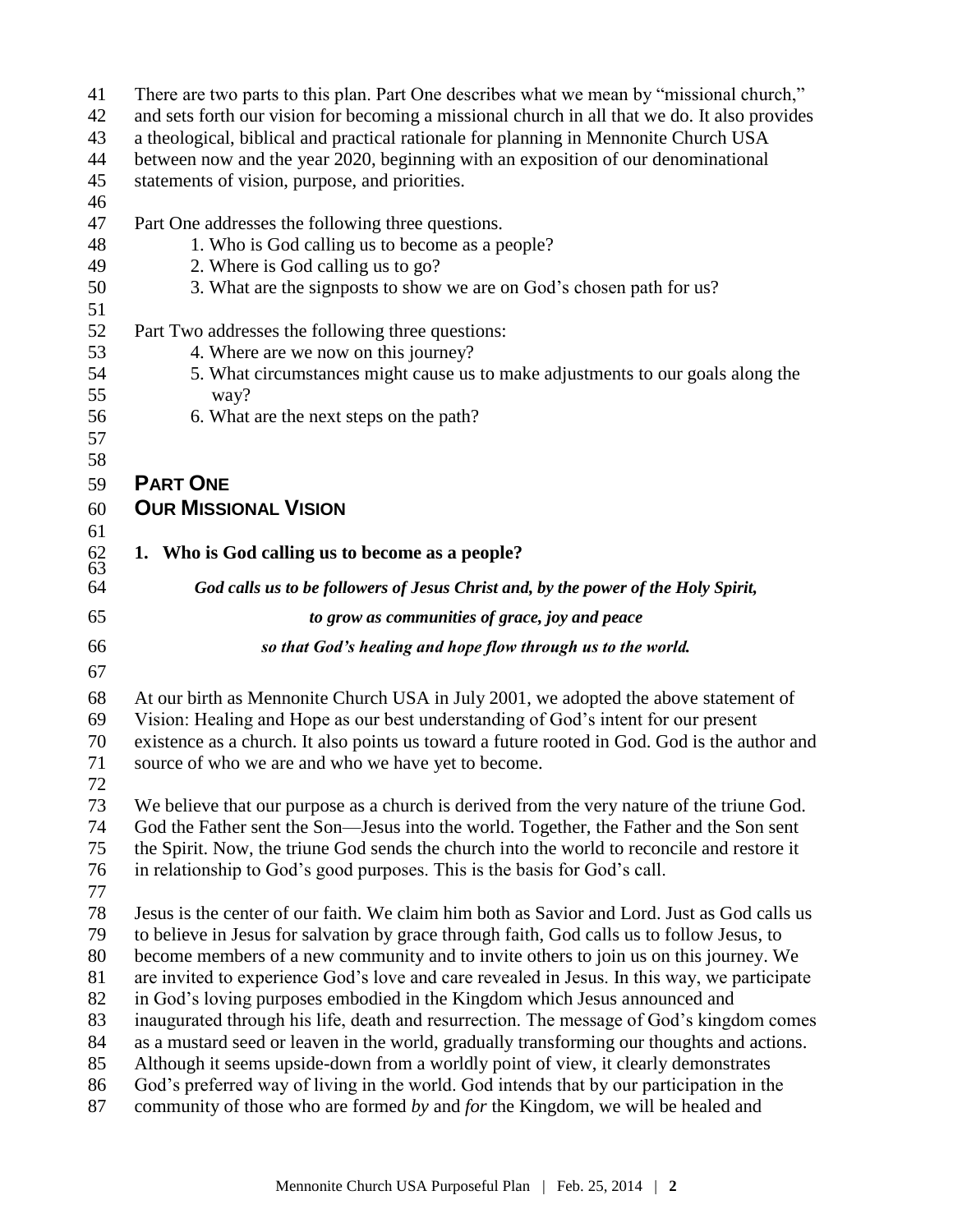- infused with hope for ourselves and for the world. God intends that the church become a
- sign, instrument and promise/foretaste of the kingdom of God.
- 

Community is the center of our lives. Our life together as a church community

- demonstrates God's intent for all people. God's call invites us into privileged status as
- members of God's family, where we enjoy the love and care revealed to us in Jesus. The
- church is not intended to be an inward looking community or a "passive receptacle" of
- God's love. Rather, we are sent by God to bear witness in word and deed to the good news
- that has come to us in Jesus Christ. We encourage and support the planting of new faith
- communities that invite others into relationship with Jesus and kingdom life.
- 

 Reconciliation is the center of our work. We recognize that because of sin, all have fallen short of the Creator's intent, marred the image of God in which we were created, disrupted order in the world, and limited our love for others. Therefore, through the reconciling power of Jesus Christ, we seek to walk in righteousness, or "right-relatedness" with God and others. We are called into being as a church so that all people may experience the healing and reconciling love of God that fills us with hope and empowers us to be agents of God's peace. Therefore we exist as a church for God's apostolic initiative, demonstrated through our witness in the world. By God's gracious initiative, our church is becoming more fully the sign, instrument and foretaste/authentication of God's Kingdom in this world.

Our vision statement makes it clear that despite our privileged calling to be God's

- witnesses and signs of the kingdom, we are not the primary agents. Authentic witness to
- the Kingdom is made possible by the power of the Holy Spirit working in and through us.
- As Jesus reminds us, the Spirit exists to bear witness to Him. Just as the Spirit brings the
- church into being (Acts 1:8), so too the church's witness in the world is made possible by
- the witness of the Spirit through us. This does not mean that we are merely passive
- receptacles of God's Spirit. We are called to be attentive to the work of the Spirit in the
- world, and to an intentional engagement with the world so that we may join with the work of God's Spirit.
- 

 The gift of the Spirit is given freely and without favor to empower every follower of Jesus for their witness in the world. Our vision does not assume the witness of a select few who are specially commissioned and set apart for God's work. Rather, our vision anticipates that the whole people of God, including every member of every congregation of Mennonite Church

- USA, will bear witness to God's healing and hope through Jesus Christ.
- 

 As the primary agent of witness in the world, the Holy Spirit guards the church against pride (taking acclaim or receiving credit for any fruit that is borne), as well as fear (for personal safety or worry about what we should say). Cultivating an awareness of the Spirit's work invites us to increase the space in our lives for the Spirit to work. As we

- attend to the work of the Spirit within and among us, we will grow as communities of grace, joy and peace.
- 

The goal of this transformation is "so that" God's healing and hope will not only

- accomplish their transformative work in us, but also in the world. If God's healing and
- hope are to connect with a broken and hurting world then it will require engagement with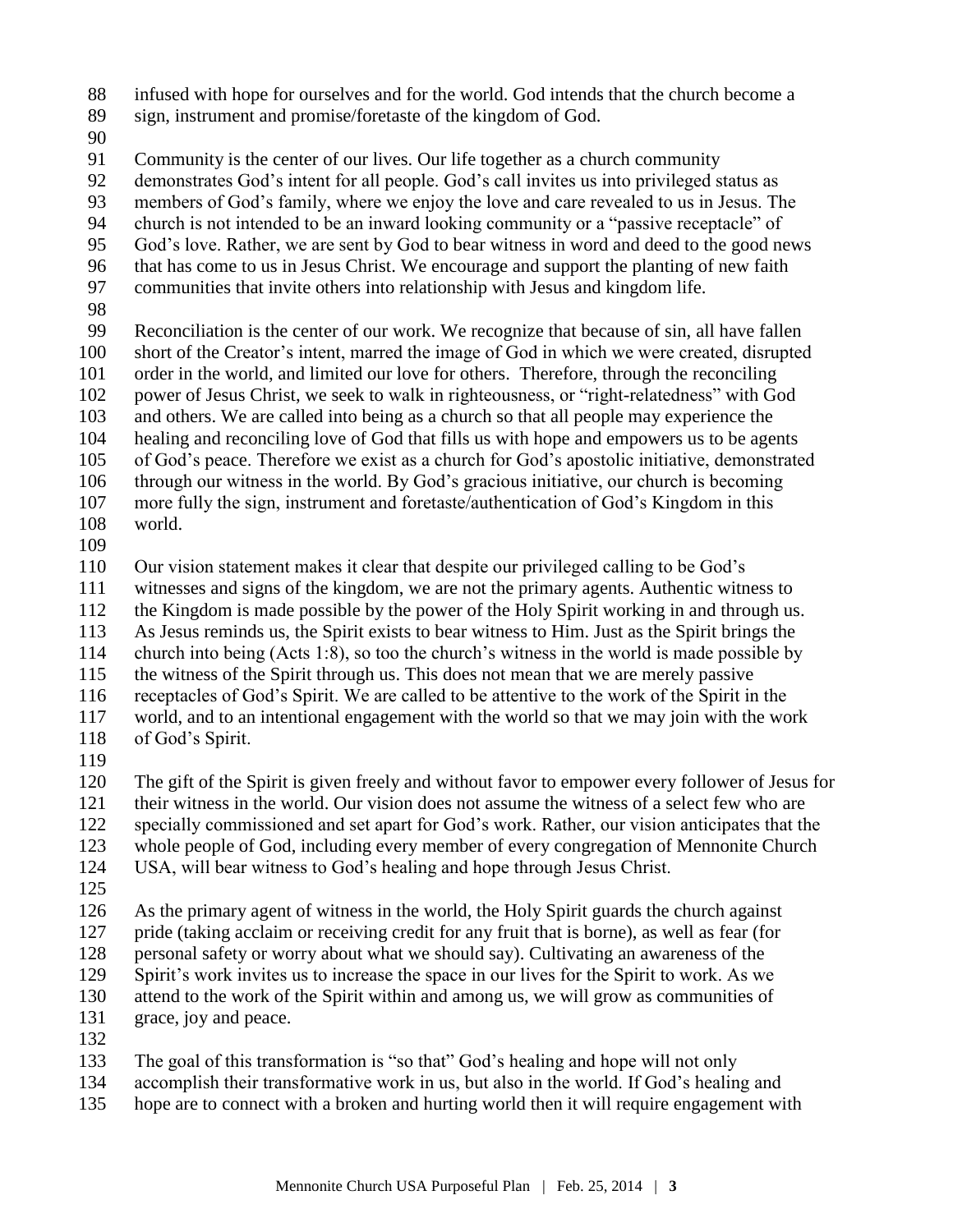| 136        | that world. As followers of Jesus we will need to cross frontiers as he did in order to                                                                                            |
|------------|------------------------------------------------------------------------------------------------------------------------------------------------------------------------------------|
| 137        | engage with those whom he loves and seeks to heal.                                                                                                                                 |
| 138        |                                                                                                                                                                                    |
| 139        | 2. Where is God calling us to go?                                                                                                                                                  |
| 140        |                                                                                                                                                                                    |
| 141        | "Joining in God's activity in the world, we develop and nurture                                                                                                                    |
| 142        | missional Mennonite congregations of many cultures."                                                                                                                               |
| 143        |                                                                                                                                                                                    |
| 144        | If we accept our identity as the sent ones of God, we will be compelled to discern those                                                                                           |
| 145        | places in our church and world that await the transforming power of Christ's kingdom.                                                                                              |
| 146        | We will ask ourselves where God is calling us to go. That is the basis of the purpose                                                                                              |
| 147        | statement for Mennonite Church USA, shown above.                                                                                                                                   |
| 148        |                                                                                                                                                                                    |
| 149        | We believe that in the pursuit of this purpose, God is calling us to pay attention to seven                                                                                        |
| 150<br>151 | priorities in the life of our church over the next decade. As we attend to these priorities, the                                                                                   |
| 152        | Spirit will enable us to align our work with God's purposes, so that we may become an<br>effective sign, instrument and foretaste of God's kingdom.                                |
| 153        |                                                                                                                                                                                    |
| 154        | <b>Christian Formation:</b>                                                                                                                                                        |
| 155        | This first and highest priority commits us to fashion and mold our lives after that of Jesus                                                                                       |
| 156        | Christ. As the sent One of God, Jesus sends us into the world. As missional communities,                                                                                           |
| 157        | our congregations, conferences, and agencies will ensure that people are invited to make a                                                                                         |
| 158        | commitment to Christ, discipled in the way of Christ, taught to engage with the scriptures,                                                                                        |
| 159        | helped to develop Christian identity from an Anabaptist/Mennonite perspective, and given                                                                                           |
| 160        | the capacity to cultivate their vocational calling. (Matthew 28:18-20, Romans 8:28-30,                                                                                             |
| 161        | Colossians 1:28-29, 2 Timothy 1:5, Articles 17 and 18, Confession of Faith in a Mennonite                                                                                          |
| 162        | Perspective).                                                                                                                                                                      |
| 163        |                                                                                                                                                                                    |
| 164        | Christian Community:                                                                                                                                                               |
| 165        | As a sign and foretaste of God's coming Kingdom, our church communities serve as a vital                                                                                           |
| 166        | part of our witness in the world. As communities in God's mission, we will strengthen the                                                                                          |
| 167        | loving interaction within the body of Christ and enhance our witness through worshipping                                                                                           |
| 168        | together, extending hospitality, practicing scriptural discernment, cultivating Christ-                                                                                            |
| 169        | centered unity and learning to agree and disagree in love. (1 Corinthians 12:12-14,                                                                                                |
| 170        | Colossians 3:12-17, Philippians 3:7, Articles 14 and 16, Confession of Faith in a                                                                                                  |
| 171        | Mennonite Perspective).                                                                                                                                                            |
| 172        |                                                                                                                                                                                    |
| 173        | <b>Holistic Christian Witness:</b>                                                                                                                                                 |
| 174        | The church exists for the task of bearing witness to the coming of Christ's kingdom in the                                                                                         |
| 175        | world. As missional communities we will share the good news of Jesus Christ in word and                                                                                            |
| 176        | deed, help birth new communities of faith and reflect the reign of God by striving for peace                                                                                       |
| 177<br>178 | and justice. Our allegiance to Jesus Christ calls us to pacifism, being willing to die rather                                                                                      |
| 179        | than to kill even our enemies. The witness of congregations and the broader community of<br>faith is expanded through institutional ministries that carry a shared and specialized |
| 180        | mission on a collective basis beyond the capacity of any one congregation. (Matthew                                                                                                |
|            |                                                                                                                                                                                    |

- 12:15-21, Luke 4:18-21, John 20:21-22, Articles 10 and 22, *Confession of Faith in a*
- *Mennonite Perspective*).
- 
-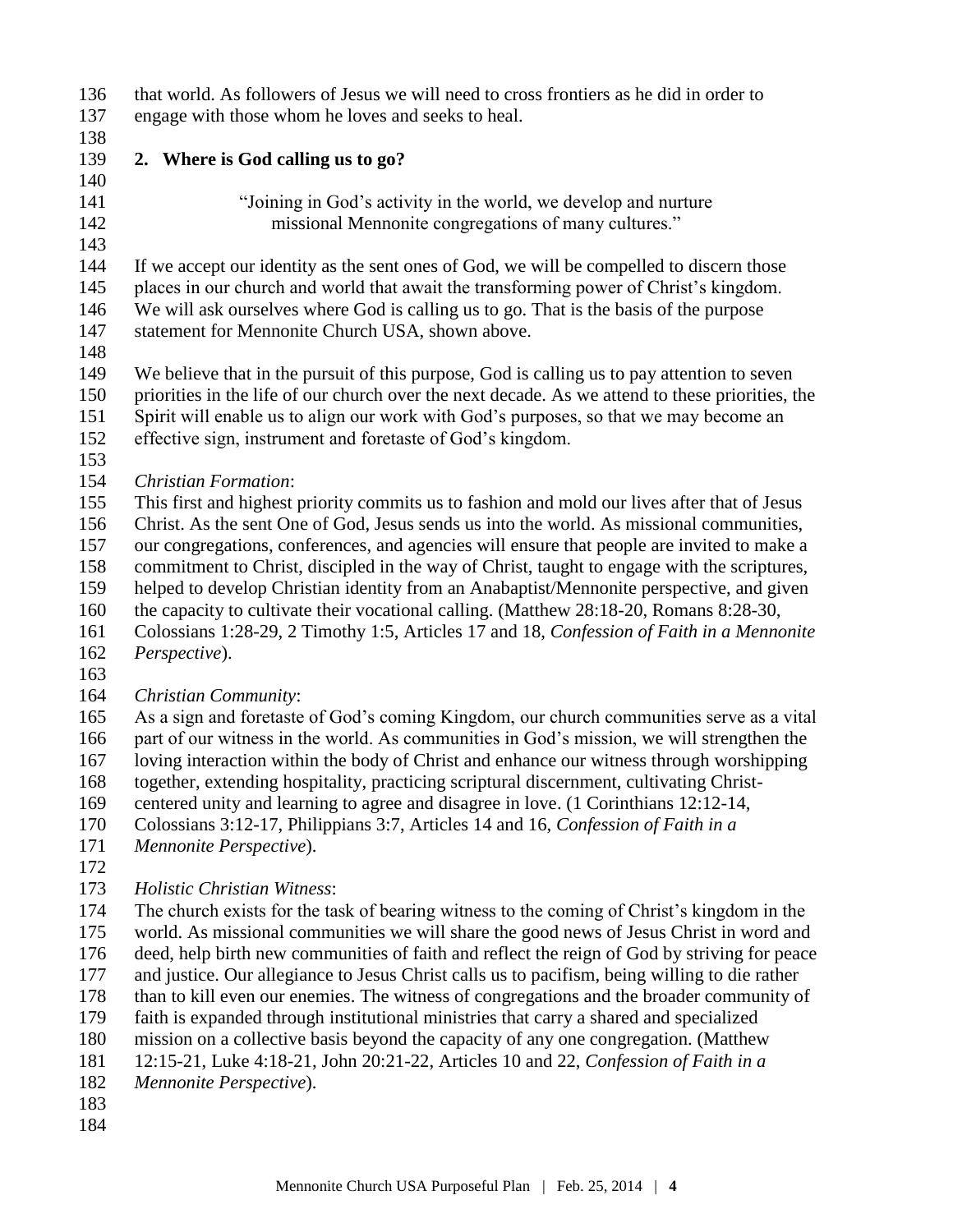- *Stewardship*:
- In his words and practices, Jesus modeled an understanding that God is the Lord of all life.
- Thus, we are called to be stewards of all that God has generously entrusted to us for the
- sake of God's purposes in the world. As missional communities we will assist every
- participant in our congregations to cultivate a healthy whole-life stewardship, to care for
- creation, to practice mutual aid and to be generous in ways which reflect the generosity of
- God. (Psalm 24:1-2, Proverbs 22:6-7, Luke 19:1-10, 2 Corinthians 8:5-7, 13-15; 9:6-15,
- Article 21, *Confession of Faith in a Mennonite Perspective*).
- 
- *Leadership Development*:
- The church calls forth leaders as prompted by God to inspire the congregation for its evangelizing mission in the world and to ensure that every member/participant in the faith
- community is empowered, equipped and supported for their unique vocation in witness. As
- missional communities we will develop leaders at all levels of the church, helping every
- member to reach their God-given potential as they follow Christ's call. (Exodus 18:13-23,
- Ephesians 4:7-16, Article 15, *Confession of Faith in a Mennonite Perspective*).
- 

*Undoing Racism and Advancing Intercultural Transformation*:

- Racism, antipathy and alienation among different cultural groups stand in the way of
- Christ's kingdom of love, justice and peace. As missional communities we will seek to
- dismantle individual and systemic racism in our church. We will also seek to develop intercultural competence, which means that we intend to heal racial divisions, learn to live
- and work in a multicultural context, and value all the gifts of God's diverse people. We
- envision people of many nations, tribes, people and languages as participants in the
- kingdom of God. We believe it is Jesus, pictured as the Lamb, who calls people together
- from all nations. (Acts 10, Galatians 3:25-29, Ephesians 2:15; Revelation 7:9, Article 9,
- *Confession of Faith in a Mennonite Perspective*).
- 
- *Church-to-Church Relationships:*
- The unity of Christ's church is hindered when any particular communion remains disengaged and isolated from others who belong to the same Body of Christ. In a world of global economic disparity and vast cultural differences, our unity in the church bears witness to an alternate reality where we share each other's pain and rejoice when others rejoice. As missional communities we will learn and grow through interaction with other Christian fellowships. We will cultivate a particularly close relationship with Mennonite Church Canada, since we share a common confession of faith, a common ministerial polity, and many joint ministry ventures. (Ephesians 4:4-6, Revelation 5:9-10, Article 9,
- *Confession of Faith in a Mennonite Perspective*).
- 
- 
- **3. What are the signposts to show we are on God's chosen path for us?**
- 
- One of the signs of a healthy church is that it helps bring forth new Christ-centered communities. Although not all growth is a sign of good health, vigorous missional churches bring forth new communities of faith in a variety of forms.
- 

The following paragraphs describe twelve additional characteristics of missional churches,

- adapted here from material first provided by the Gospel and our Culture network. Each
- paragraph has a signpost to show what it might look like when a congregation or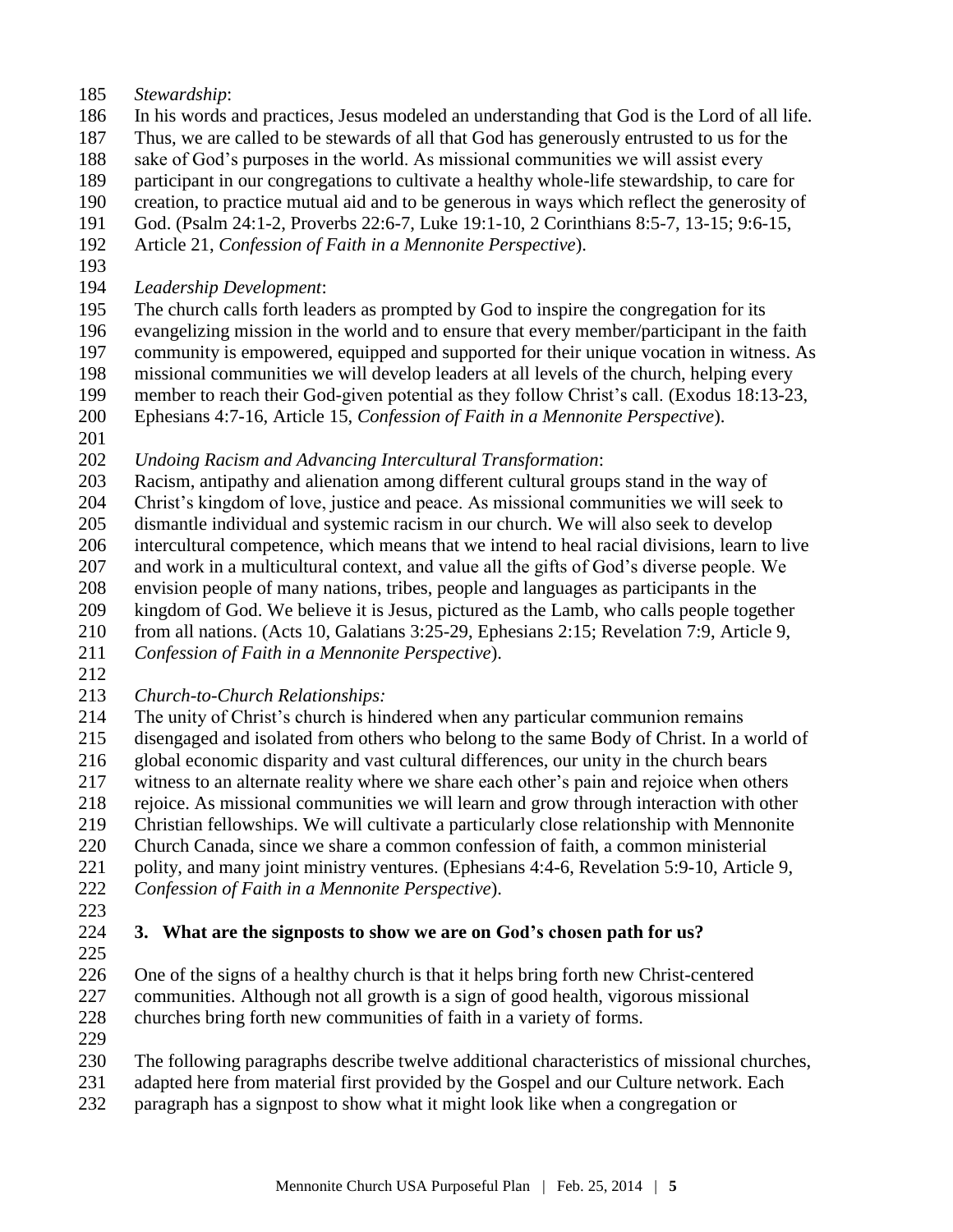| 233 | community within Mennonite Church USA is on the path toward the destination to which |                                                                                         |  |
|-----|--------------------------------------------------------------------------------------|-----------------------------------------------------------------------------------------|--|
| 234 | God has called us as a church.                                                       |                                                                                         |  |
| 235 |                                                                                      |                                                                                         |  |
| 236 |                                                                                      | 1. <i>Missional character trait:</i> The missional church proclaims the Gospel.         |  |
| 237 |                                                                                      | Signpost: The story of God's salvation is faithfully repeated in a multitude of         |  |
| 238 |                                                                                      | different ways.                                                                         |  |
| 239 |                                                                                      |                                                                                         |  |
| 240 |                                                                                      | 2. Missional character trait: The missional church is a community where all members     |  |
| 241 |                                                                                      | are involved in learning to become disciples of Jesus.                                  |  |
| 242 |                                                                                      | Signpost: The disciple identity is held by all; growth in discipleship is expected of   |  |
| 243 |                                                                                      | all.                                                                                    |  |
| 244 |                                                                                      |                                                                                         |  |
| 245 |                                                                                      | 3. Missional character trait: The Bible is normative in this church's life. It sets the |  |
| 246 |                                                                                      | standard for our life as a people.                                                      |  |
| 247 |                                                                                      | Signpost: The church reads the Bible together in the light of Jesus Christ under the    |  |
| 248 |                                                                                      | guidance of the Holy Spirit to learn God's good and gracious intent for all creation,   |  |
| 249 |                                                                                      | the way of salvation, and the identity and purpose of life together.                    |  |
| 250 |                                                                                      |                                                                                         |  |
| 251 |                                                                                      | 4. Missional character trait: The church understands itself as different from the world |  |
| 252 |                                                                                      | because of its participation in the life, death, and resurrection of its Lord.          |  |
| 253 |                                                                                      | Signpost: In its corporate life and public witness, the church is consciously seeking   |  |
| 254 |                                                                                      | to conform to its Lord instead of the multitude of cultures in which it finds itself.   |  |
| 255 |                                                                                      |                                                                                         |  |
| 256 |                                                                                      | 5. Missional character trait: The church seeks to discern God's specific missional      |  |
| 257 |                                                                                      | vocation for the entire community and for all of its members.                           |  |
| 258 |                                                                                      | Signpost: The church has made its 'mission' its priority, and in overt and              |  |
| 259 |                                                                                      | communal ways is seeking to be and do 'what God is calling us to know, be, and          |  |
| 260 |                                                                                      | do.                                                                                     |  |
| 261 |                                                                                      |                                                                                         |  |
| 262 |                                                                                      | 6. Missional character trait: A missional community is indicated by how Christians      |  |
| 263 |                                                                                      | behave toward one another.                                                              |  |
| 264 |                                                                                      | Signpost: Acts of self-sacrifice on behalf of one another both in the church and in     |  |
| 265 |                                                                                      | the locale characterize the generosity of the community.                                |  |
| 266 |                                                                                      |                                                                                         |  |
| 267 |                                                                                      | 7. Missional character trait: The members are engaged in a community that practices     |  |
| 268 |                                                                                      | reconciliation and embraces the diversity that God has created here on earth.           |  |
| 269 |                                                                                      | Signpost: The church community is moving beyond restricted cultural expressions         |  |
| 270 |                                                                                      | toward becoming a community that is more diverse in its racial, ethnic, age, gender     |  |
| 271 |                                                                                      | and socio-economic makeup.                                                              |  |
| 272 |                                                                                      |                                                                                         |  |
| 273 |                                                                                      | 8. Missional character trait: People within the community hold themselves               |  |
| 274 |                                                                                      | accountable to one another in love.                                                     |  |
| 275 |                                                                                      | Signpost: Substantial time is spent with one another, building trust and holding        |  |
| 276 |                                                                                      | ourselves accountable to each other in love.                                            |  |
| 277 |                                                                                      |                                                                                         |  |
| 278 |                                                                                      | 9. Missional character trait: The church practices hospitality.                         |  |
| 279 |                                                                                      | Signpost: Welcoming the stranger into the midst of the community plays a central        |  |
| 280 |                                                                                      | role.                                                                                   |  |
| 281 |                                                                                      |                                                                                         |  |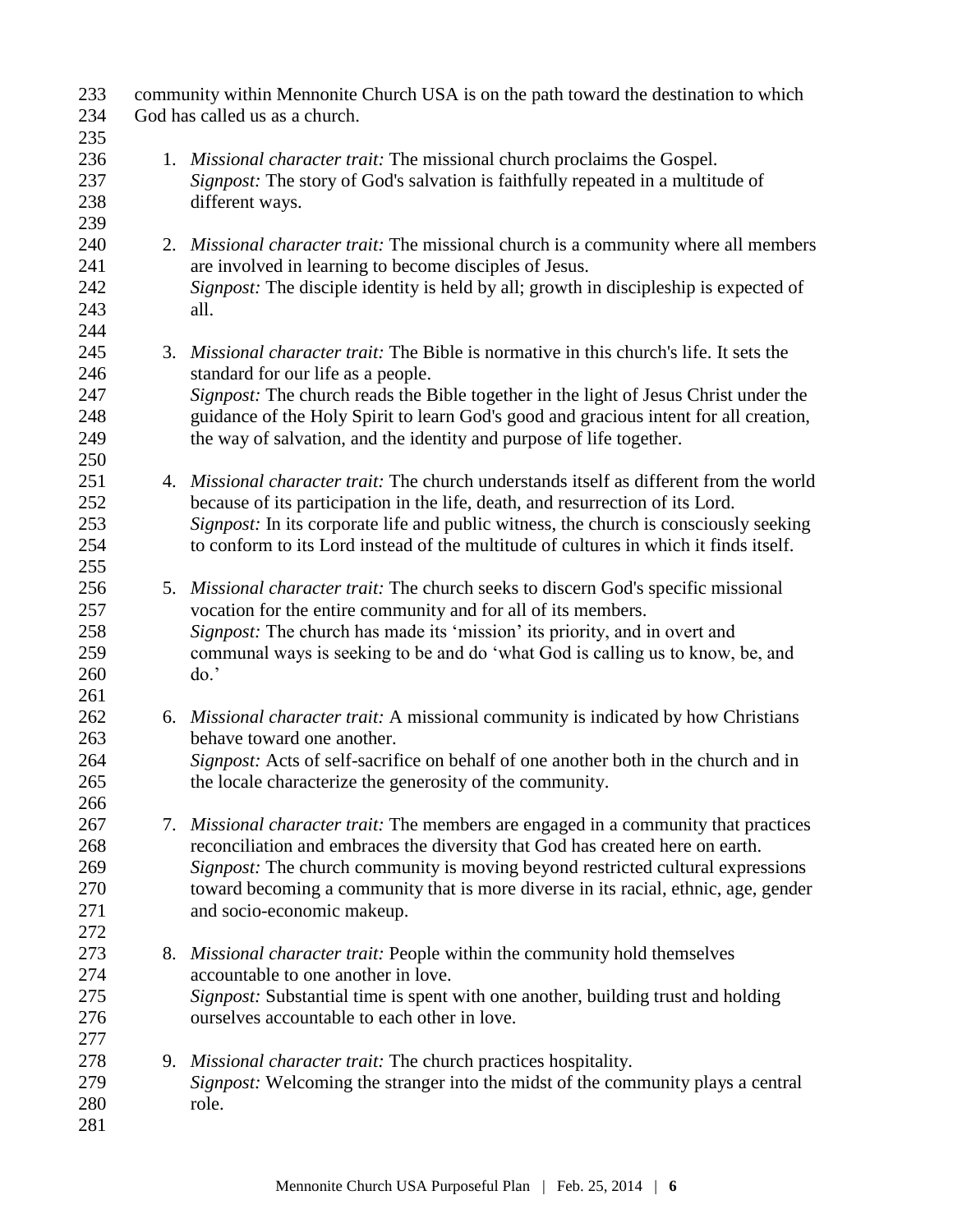| 282 | 10. Missional character trait: Worship is the central act by which the community               |
|-----|------------------------------------------------------------------------------------------------|
| 283 | celebrates with joy and thanksgiving both God's presence and God's promised                    |
| 284 | future.                                                                                        |
| 285 | Signpost: There is significant and meaningful engagement in communal worship of                |
| 286 | God, reflecting appropriately and addressing the culture of those who worship                  |
| 287 | together.                                                                                      |
| 288 |                                                                                                |
| 289 | 11. Missional character trait: This community has a vital public witness.                      |
| 290 | Signpost: The church makes an observable impact that contributes to the                        |
| 291 | transformation of life, society, and human relationships.                                      |
| 292 |                                                                                                |
| 293 | 12. Missional character trait: There is a recognition that the church itself is an             |
| 294 | incomplete expression of the reign of God.                                                     |
| 295 | Signpost: There is a widely held perception that this church is going somewhere-               |
| 296 | and that somewhere is more faithfully lived life in the reign of God.                          |
| 297 |                                                                                                |
| 298 | The description of the missional traits in the above list, and the comment that missional      |
| 299 | churches bring forth new Christ-centered communities, relate directly to congregations.        |
| 300 | Yet to some extent these comments are also true of other entities that make up Mennonite       |
| 301 | Church USA. We are a network of congregations joined by a common set of core                   |
| 302 | convictions and commitment to an Anabaptist perspective on Christian faith. Along with         |
| 303 | area conferences and other communities beyond the congregation, the national conference        |
| 304 | exists to help congregations do what they could not do on their own. For this reason, we       |
| 305 | might call the conferences and various organizations beyond the congregation "supportive       |
| 306 | communities." These communities include but are not limited to our Mennonite Church            |
| 307 | USA churchwide agencies such as Everence, MennoMedia, Mennonite Education Agency,              |
| 308 | Mennonite Health Service Alliance, Mennonite Mission Network, and The Mennonite.               |
| 309 | They may also include other inter-Mennonite organizations such as Mennonite Central            |
| 310 | Committee, Mennonite Disaster Service, and Mennonite Economic Development                      |
| 311 | Associates.                                                                                    |
| 312 |                                                                                                |
| 313 | The national conference works on behalf of the whole church in all its parts. It must seek to  |
| 314 | represent the interests and needs of all the members, and provide for all parts to participate |
| 315 | in the whole. At the same time, the national conference should not attempt to do what can      |
| 316 | be done more effectively at other levels of the church, i.e. the area conference, or           |
| 317 | congregational level. Denominational leaders should focus primarily on strengthening the       |
| 318 | church as a kingdom community with alternative allegiances and loyalties in the midst of       |
| 319 | the world. On occasion, they are called to engage in political advocacy. This will have the    |
| 320 | greatest credibility when this advocacy reflects the common mind of the church on an issue     |
| 321 | and is supported by the experience and engagement of church members. Church leaders            |
| 322 | should avoid partisan politics in the work of the church.                                      |
| 323 |                                                                                                |
| 324 |                                                                                                |
| 325 |                                                                                                |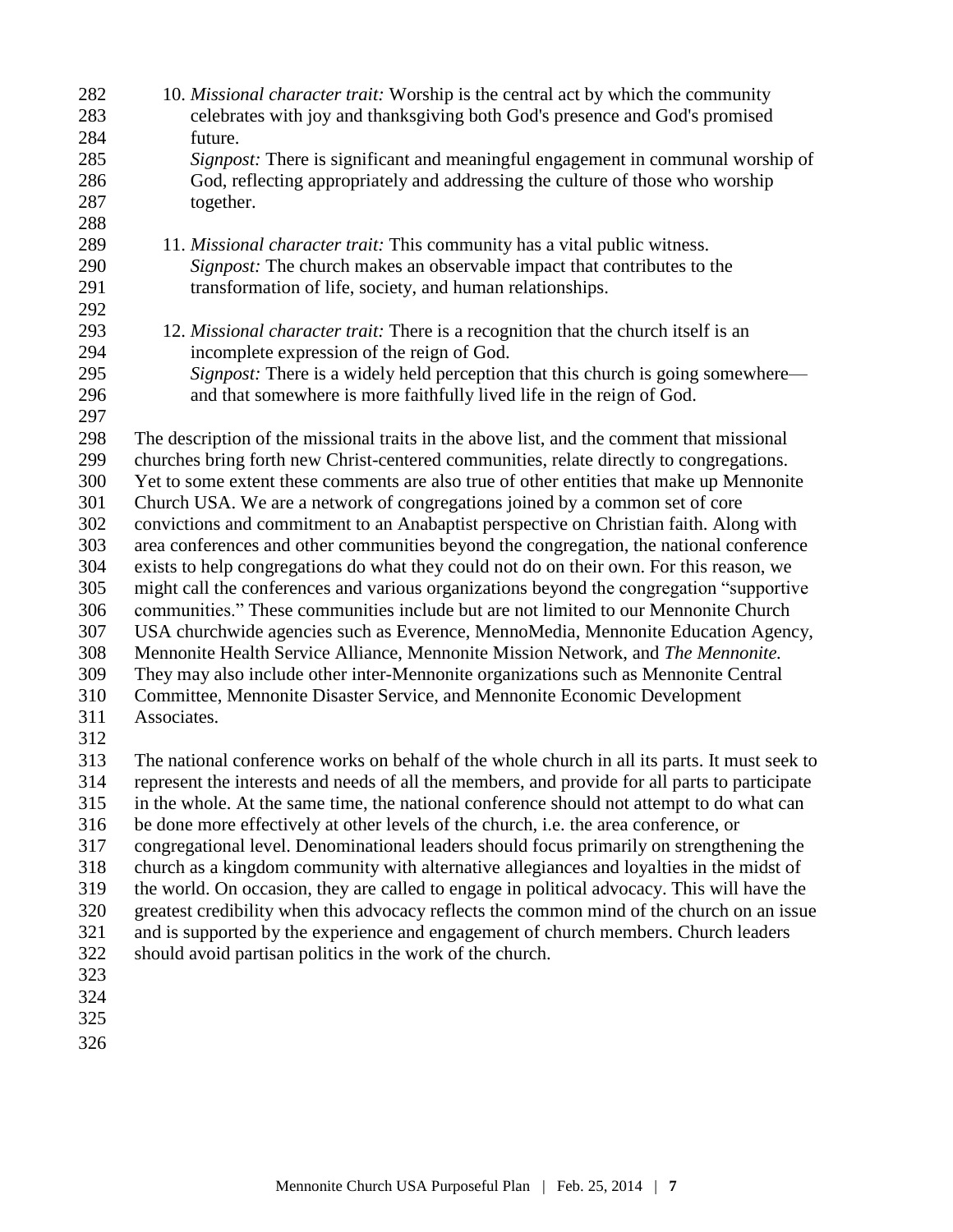## **PART TWO**

# **THE PURPOSEFUL PLAN**

## **4. Where are we now on this journey?**

 On any journey of faith, it is helpful to stop and assess where we are in comparison with where we want to be. In 2001, the delegates at Nashville 2001 adopted a document entitled *Organizational Strategy, Culture and Structure for Mennonite Church USA 2001-2011.* Now is the time to update our plans for the next decade of life together. First, we will highlight some positive developments over the last decade and some issues that cause concern. 

Positive developments

- We have a growing vision and practice as a missional church.
- We know of 85 church plants or congregations that have been started or joined Mennonite Church USA since January 1, 2008.
- Racial/Ethnic groups are experiencing numerical growth.
- The establishment of the Corinthian Plan provides health care for ministers.
- Our seminaries are increasingly making their programs available to people who cannot come to campus.
- 347 An increasing number of Christians are drawn to an Anabaptist vision of church. Some are formally joining us.
- Many parts of the broader Christian church are on a journey of embracing Jesus' way of nonviolence and are inviting Mennonite voices into their conversations about war, peacemaking and seeking justice.
- 352 Many of our young people are expressing their Anabaptist convictions by joining new expressions of the church in house fellowships and discipleship movements.
- We have participated in formal services of repentance and responded to requests for forgiveness from Swiss Reformed Church and Lutheran World Federation, with desire for ongoing relationships.
- We have welcomed the Mennonite Convention of Puerto Rico as an associate member of the Atlantic Coast Conference.
- 359 We have seen the rise of a creation care movement with strong support from youth and young adults.
- 361 Our church-related health and human services ministries bring healing and hope into the lives of thousands of individuals and families (our neighbors) across the country every year.
- 364 Agencies such as the Mennonite Mission Network, Everence and MHS Alliance are building strong ecumenical relationships in their work.
- Agencies such as MennoMedia have ministered effectively to the broader public through the use of various media.
- 368 Our church schools teach Mennonite Christian values to many students outside the reach of our congregations.
- 370 Since 2001, Mennonite Men, through an effort called Join Hands, has contributed more than \$800,000 in grants for facilities to 26 congregations, of which about a third were Racial/Ethnic groups. Some were churches outside the U.S.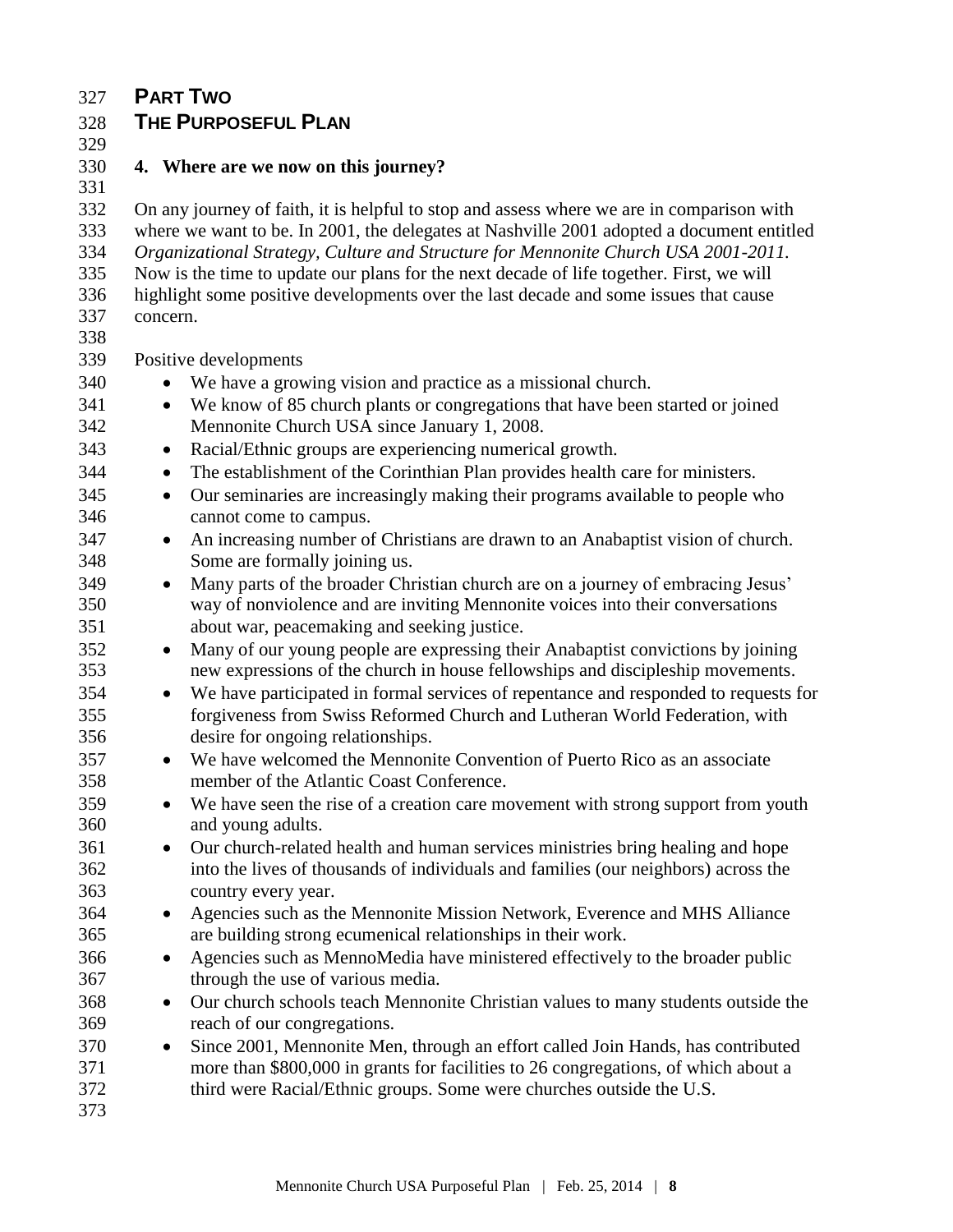- Issues that cause concern:
- 375 Drop in numbers from 120,381 members and 1,063 congregations in 2001 to 104,687 members and 872 congregations in 2011, for a net loss of 191 congregations and 15,694 members over 10 years. (Many congregations left in anticipation of the 2002 merger of the Mennonite Church and General Conference Mennonite Church. The number of congregations leaving has slowed since that time.)
- 380 Drop in overall churchwide budgets.
- 381 Demographics that show we are aging as a denomination.
- Decrease in denominational loyalty.
- A growing support of nationalism that runs counter to our convictions for peace and justice.
- 
- Increased political tension in our church due to alignment with political parties

 Three important studies of Mennonite Church USA have helped to paint a picture of the trends and challenges that we face collectively as a church. Brief summaries of their findings are cited below.

 *Denominational giving patterns*: In 2005, Michael Wiese and Richard L. Gerig conducted a research study of giving patterns in our denomination. They found that "theological and political views are an important explanation to differences in giving and attitudes toward Mennonite Church USA." Those members who "insist on giving to denominational ministry, either through the congregation or directly, fit a general profile; they tend to be older, contribute out of a habit of giving in response to what God has given them, are denominationally oriented, and categorize themselves as 'somewhat liberal' theologically and politically." Other interesting information that Wiese and Gerig provided included the fact that about 51% of the respondents categorized themselves as "conservative," 45% as "liberal," with the rest not choosing a category. According to the survey, there was no direct correlation between theological category and income level.

 Wiese and Gerig also found that the relatively new concept of the "missional church" was taking root. Although they observed that the definition and significance of the word 'missional' needed further explanation, they found evidence that the focus was connecting at the congregational level and leading to new initiatives.

 They discovered that many people, especially in the older generation, appreciate the theological underpinnings of "first fruits giving," seeing it as a version of tithing. However, the "system that has been established to … implement 'first fruits' giving within Mennonite Church USA…is not currently understood or effective in funding the denomination." We are not sure why this is the case. Perhaps the first fruits giving system was not introduced clearly enough or was never widely favored by the various entities of the church.

- 
- Finally, they reported that "People need to see tangible results from their giving—
- outcomes that matter and are documented and reported. Accountability from those
- receiving support is essential, including assurances that funds are being used wisely and
- efficiently." The younger generation especially needs new "entry points" for giving.
- "Stories of changed lives and the evidence of 'making a difference' must be told in ways
- 420 that excite the relational/experiential/pragmatic urges of young adults."
-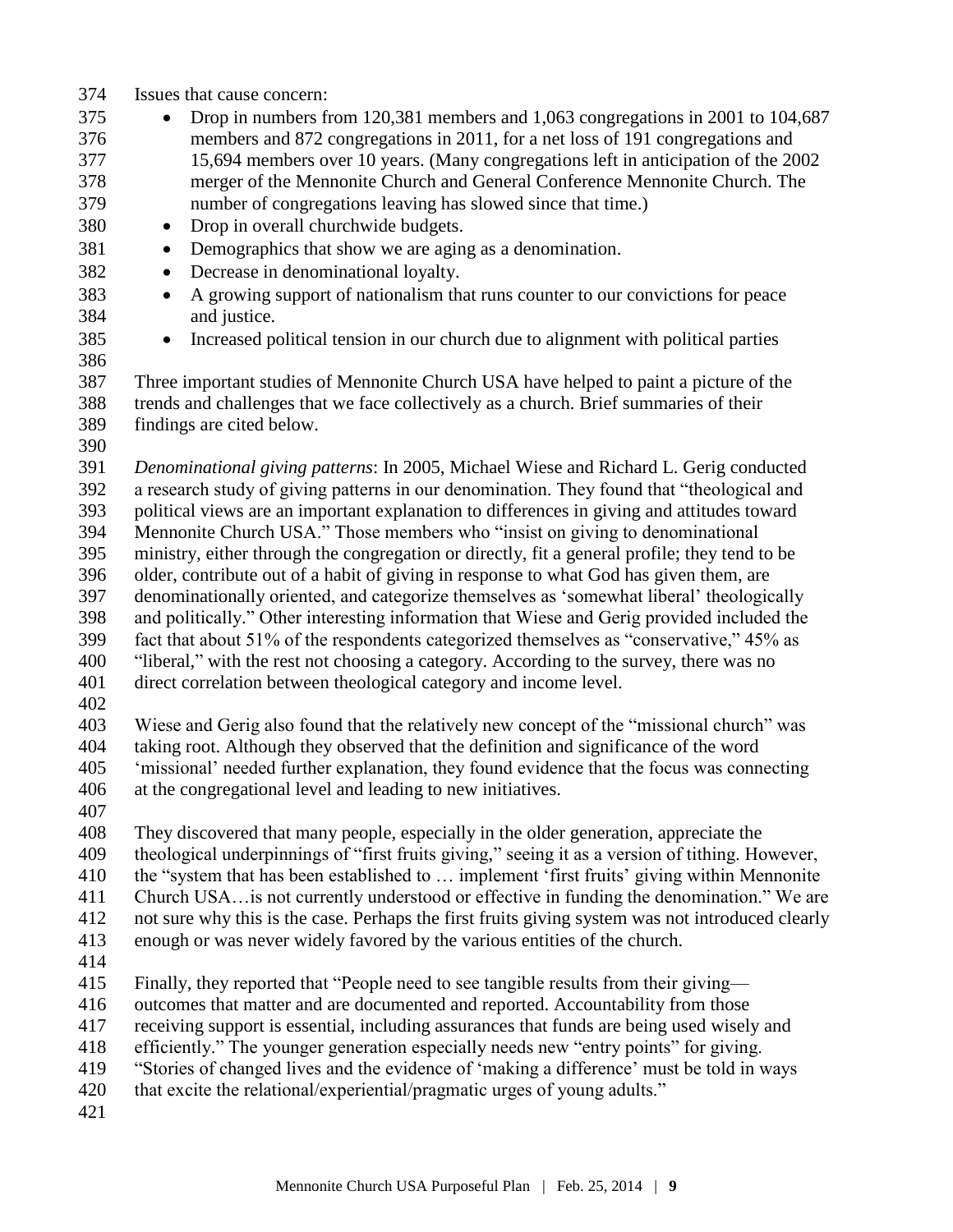- This survey has significant insights for stewardship in all of the entities in our church—
- from congregations to the national conference. We have yet to fully implement the recommendations they had to offer.
- 
- *Church member profile*: In 2006, Mennonite Church USA participated in a Church Member Profile that also involved other Anabaptist groups. This study was a follow-up on similar studies conducted in 1972 and 1989. Conrad Kanagy's book *Road Signs for the Journey* reports extensively on the findings. Many congregations across the church studied
- this book in small groups or Sunday School classes. A few highlights follow.
- 
- The survey supported what sociologists know about American Christians as a whole—
- congregations are more important to members than are denominations and area
- conferences. Among members of Mennonite Church USA, 34 percent say they are "very strongly" committed to the denomination and 12 percent to their area conference. In
- comparison, 58 percent are "very strongly" committed to their local congregation.
- 
- A major shift in our church over the past three decades has been the increase in members
- 439 from other denominations at several different levels: 1) The percent of "noncradle"
- Mennonites—neither parent being Mennonite—has risen since 1972 from 17 percent to 26
- percent. 2) The percent of Mennonites who have been members in other denominations
- (including noncradle Mennonites) has increased from 14 percent in 1972 to 30 percent today. 3) The percent of Mennonite members who married a spouse from another
- denomination has risen from 25 percent in 1972 to 39 percent in 2006.
- 

 The survey found that we have become much more professional over the past three decades. The proportion of Mennonites who are in business and professional occupations has risen from 25% in 1972 to 41% today, as has the percentage in technical, sales, and administrative support—from 7% to 27%. The percentage of members identifying themselves as "housewife/homemaker" has shrunk from 35% in 1972 to only 7% in 2006.

- Only 8% are farmers, down from 11%.
- 

 The survey also found that we have an aging membership. The average age of Mennonites today is 54 years, five years older than in 1989. More important, however, is the rapidly shifting age distribution of Mennonites. In 1972, 54 percent of Mennonites were under age 45—within childbearing age. This number declined to 45 percent in 1989 and was 30 percent in 2006.

 They also found that the growth of Racial/Ethnic congregations, especially immigrant congregations, is changing the face of Mennonite Church USA. These groups include members who are African-American, Latino/Hispanic, Native American, Asian and "other than Anglo." In the past five years, 25 percent of the denomination's new members have been Racial/Ethnic, compared with just 6 percent among those members who entered the denomination more than five years before 2006.

 In 1972, 37 percent of Mennonites claimed no political party identity, compared with only 11 percent in 2006. Increases have occurred for both Republicans and Democrats. In 1972, 42 percent of Mennonites identified themselves as Republicans, compared with 50 percent

- in 2006. During this same period the proportion of Democrats nearly doubled, from 12
- percent to 22 percent.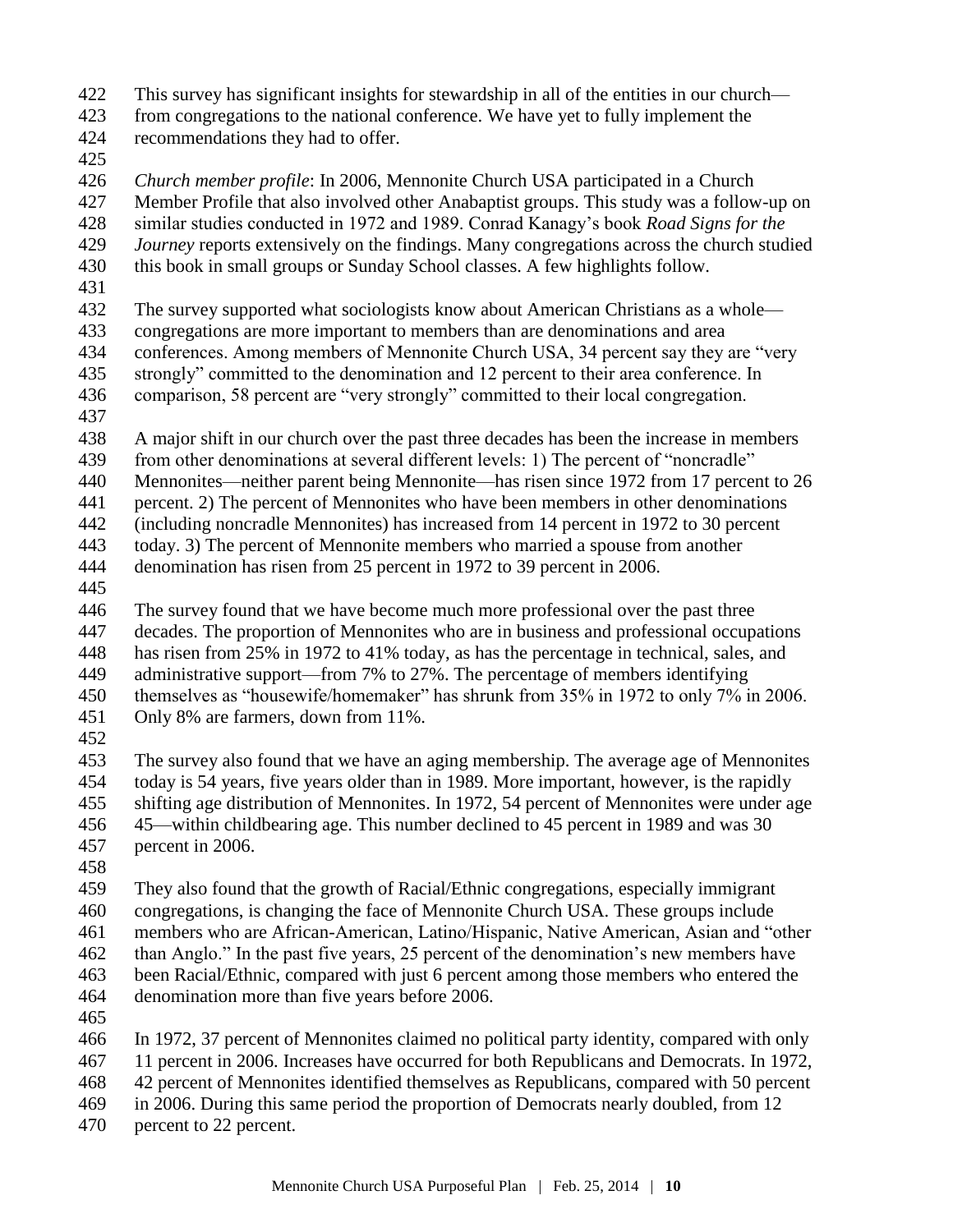Kanagy concluded that the forces of modern and postmodern culture—professionalism,

education, individualism and suburbanization—continue to shape Mennonites. We are

- more assimilated in the broader culture than before, and the increased identification of
- Mennonites with political parties threatens to polarize members around controversial
- issues.
- 

 *Executive Board review*: In 2008, partly in response to the findings in the Church Member Profile, the Executive Board made a number of recommendations to help improve the alignment of the various entities of the church with the vision, purpose and priorities of Mennonite Church USA. They were especially concerned about the duplication of services among various churchwide agencies and a lack of connectivity among the various parts of the national conference, and hoped to streamline the structure and organization of the church.

 To assist in this task, the board hired consultant LaVern Yutzy, who in January 2010 produced a "Report on Alignment Opportunities for Mennonite Church USA." The Executive Board and its staff have responded in some depth to most of his numerous recommendations. This Purposeful Plan is perhaps the most visible result of the efforts of the Executive Board (including Yutzy's report), although much more alignment work remains to be done. For example, we have yet to fully clarify the role of area conferences in our missional strategy and we have only begun to coordinate shared services across our churchwide agencies. We will pursue ongoing alignment as we seek to carry out the work of this purposeful plan.

## **5. What circumstances might cause us to make adjustments to our goals along the way?**

 Since Nashville 2001we have seen a number of ways that the life and work of Mennonite Church USA has been dramatically affected by events outside our control. The most global, pervasive and influential of these environmental developments took place on September 11, 2001, just a few months after the Nashville event. The attack on the World Trade Center in New York City led the United States to declare a war against terrorism. This has been the longest and most expensive United States military engagement ever. It has produced a deep anxiety and a fear of "the other," with particular focus on Muslims and Middle Eastern people, resulting in the tightest security measures in U.S. history. That anxiety and fear have resulted in increased levels of suspicion and distrust in our society. The fear of outsiders, and terrorists in particular, has created a challenging environment, particularly for Racial/Ethnic groups, during a time of rapid growth of those Racial/Ethnic groups in society and in Mennonite Church USA.

 Further, the 2010 U.S. Census demonstrated some significant shifts in the demographics of our nation, some related to the pace of immigration, particularly in the Sun Belt, in the last decade. Consequently, the "center" of the U.S. population has shifted westward to Plato, Missouri, continuing a trend that moved the center about 60 miles over the last 20 years.

This mirrors a trend which is reflected among the youth in Mennonite Church USA,

although the large majority of members still live in the East and Midwest.

The 2010 census also noted the rapidly continuing growth of the nonwhite population.

Hispanics and Asians were the fastest growing demographic groups, with an increase of 42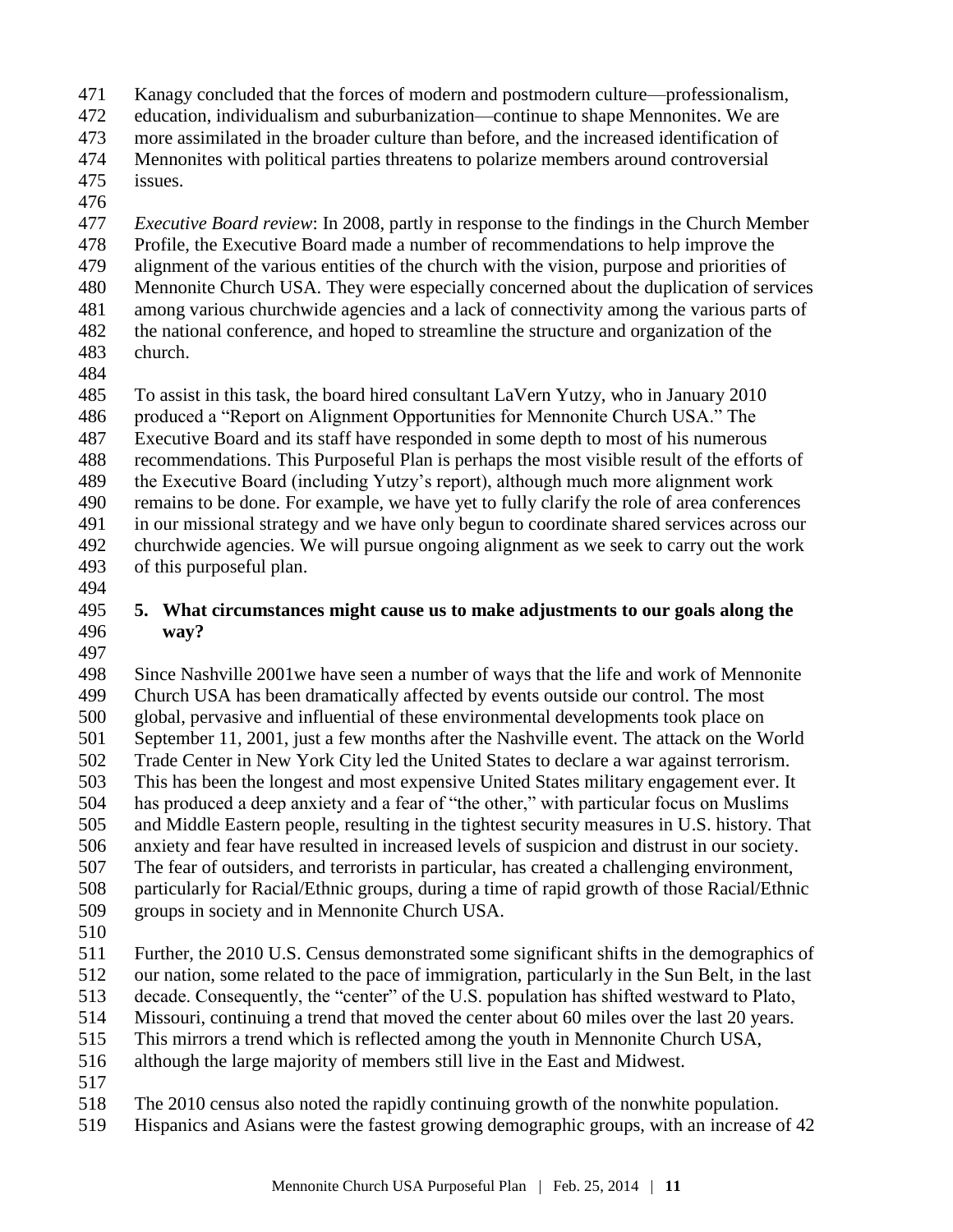percent since 2000. Hispanics now account for 1 out of 6 people in this nation, with 1 out of 4 children being Hispanic.

 The passage of SB1070, Arizona's tough anti-immigration law, set off a vigorous and polarized debate across the United States. Long before the Arizona bill was proposed, Mennonite Church USA had already committed to holding our convention in Phoenix for 2013. This legislative development has deeply affected our church. We have given many hours to discernment of the best ways to respond to this development. Our church is divided in our determination of the best way to continue our plans for a convention while demonstrating solidarity with those who are most affected, particularly *Iglesia Menonita Hispana*. The positive side of this question is that it has alerted the church to the plight of our immigrant population. This development calls for specific adjustments to our antiracism goals. Part of our response to this situation has led us to hire a new staff person who can draw on the resources of the Damascus Road antiracism training team as well as other programs.

Again, in the last few years, we have seen a worldwide economic recession that has

brought the worst economic conditions since the Great Depression. We have felt the

impact to some degree all across our church. Many congregations and conferences, as well

as churchwide entities, have reduced their programs and laid off staff.

 The economic stress in our nation, combined with the growing fear of "the other" has resulted in a growing intolerance for immigrant peoples. Hundreds of "hate groups" have emerged across the United States, each with a particular focus for their anger. Many of the various Racial/Ethnic groups within Mennonite Church USA, particularly Latinos, face an unprecedented level of intolerance and racial profiling in their home communities,

- regardless of their citizenship status.
- 

 Recently the world has witnessed a wave of political demonstrations and protests and military action in the Middle East and North Africa, commonly referred to as the Arab Spring. This phenomenon may well have inspired a series of demonstrations in New York City which inspired similar actions in other cities in the U.S. and other parts of the world. A common theme in all of these protests is a concern about the social and economic inequities between the rich and the poor. The ultimate result of these activities is not yet clear, but significant changes have already occurred in those regions because of the demonstrations, protests and actions.

 In addition to the challenges engendered by people, the world has suffered some of its most dramatic natural disasters in the last decade. The earthquake and tsunami in Indonesia in 2004, Hurricane Katrina in the Gulf states in 2005, the earthquake in Haiti in 2010, the March 2011 earthquake/tsunami in Japan and the devastating floods and tornadoes in the United States in May 2011 have all touched the sympathies of the world by their severity. Reinsurers have declared 2010 the most expensive disaster year ever, with an estimated \$218 billion in damages worldwide.

 Along the same line, a dramatic shift in global weather patterns has raised deep concerns about a lack of water, leading to a food crisis with its most dramatic effect in the global

south. In addition to these events, the disastrous April-July 2010 BP oil spill in the Gulf of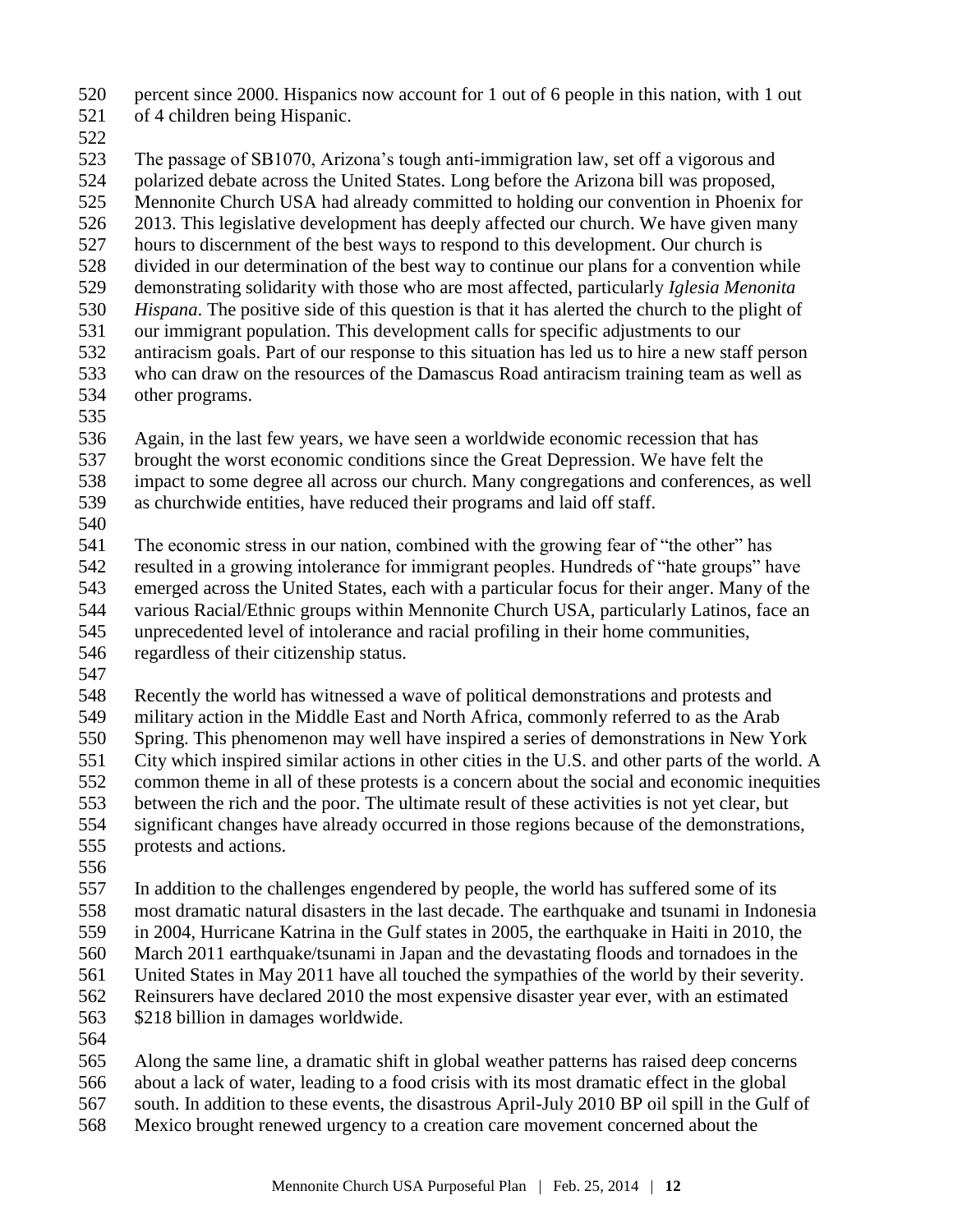- damage or depletion of natural resources. These disasters point to the importance of having Mennonite Church USA commit itself to increasing creation stewardship and to remain in vital partnership with relief and development agencies such as Mennonite Central Committee and Mennonite Disaster Service. Environmental disasters provide significant opportunities for the church to engage in holistic witness.
- 

 The last several years have seen rapid changes in our nation's attitudes toward same sex attraction. For the first time, as reported in a May 2011 Gallup Poll, more than half of the respondents supported the legalization of same sex marriage. This social shift is reflected to some extent in Mennonite Church USA; our church reflects the divide in our nation. We cannot afford to ignore these differences of conviction; neither can we afford to allow this issue to become the most important issue in our life together. We must learn what it means when we say we intend to agree and disagree in love. Does it mean we will seek to be civil to each other in the midst of our difference in polity? Or does it mean we can live with different polities?

The church has also been dramatically affected by recent changes in information

 technology. These developments have led to what some have called *deep changes*, resulting in basic adjustments in the way that people live and work. When the delegates met at Nashville 2001, no one had ever heard of My Space, Facebook, or Twitter. Yet these social networks are the primary ways that youth and young adults communicate today. Over the last decade, the number of active blogs has grown from 12,000 to 141 million. At the same time, the number of daily newspapers has declined from 1,480 to 1,302. In 2000, the average person spent 2.7 hours per week online; in 2010 the average person spent 18 hours per week online. These dramatic changes have accentuated the "digital divide" between rich and poor, young and old. Technology is expensive, especially for early adopters, and many cannot afford it.

 All of the trends in the general population regarding technology are mirrored in the membership of Mennonite Church USA, including the digital divide. These changes have led many of the "communities" across Mennonite Church USA to make significant adjustments. Many congregations and area conferences distribute information in electronic format rather than in print form. We now put our national directory online rather than printing it on paper. We have several Facebook pages. Further, the discerning use of new technology enables us to touch people with the gospel in new and creative ways.

 The dramatic changes in our world, even the deep crises that affect us in very negative ways, carry with them the seeds of renewal. The crises that bring us to our knees can point us back to our most basic commitments and help us see new ways to live these values in a changing world. Some of the most creative and life giving developments in the church have come about in response to a crisis.

For example, the challenge of conscription during wartime led to alternative service

arrangements such as Civilian Public Service during World War II and I-W service during

the Korean War. These new programs provided pathways for Christian service and witness

- in a wide variety of settings around the globe.
- 

Again, Mennonite Disaster Service was formed as a compassionate missional response to

natural disasters. The programs that provided alternative service and disaster relief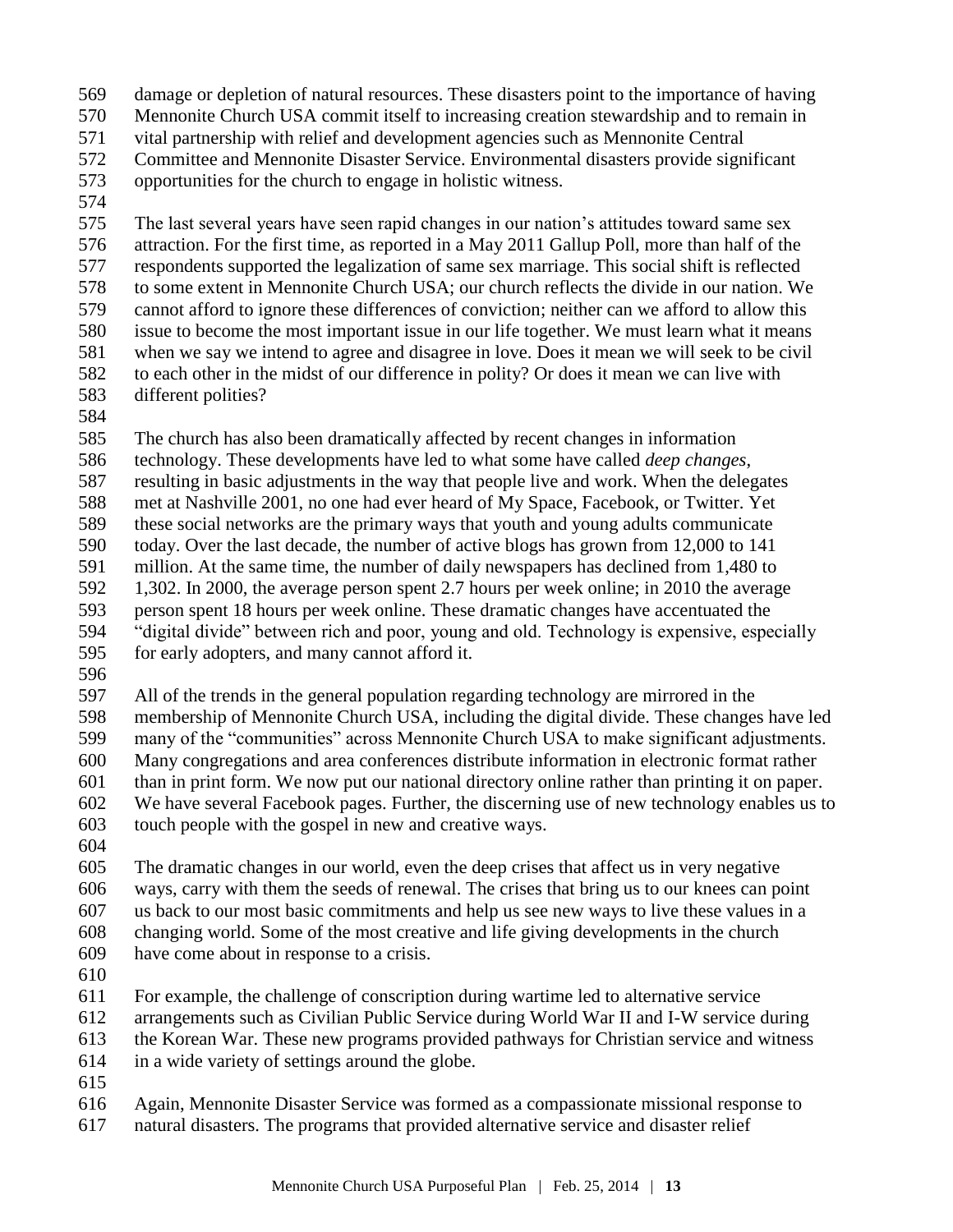benefited many who are not a part of Mennonite Church USA. They also had a significant

impact on the volunteers who served, changing the way they view our church and the

 world. 

 In Part One of this document, we said that church leaders should avoid partisan politics in the work of the church. Further, we dare not accept three myths at the core of prevailing American thought: a) personal freedom and fulfillment is achieved by throwing off restraints and limitations, as symbolized by Hollywood; b) military domination of the world is better than all available alternatives, as symbolized by the U.S. military industrial

complex; and c) unfettered corporate capitalism, as symbolized by the excesses too

common on Wall Street, is the best way for all of us to get by.

To stand against these myths as a church, we must bear witness to the freedom and

fulfillment we have found by binding ourselves to the way of Jesus, to communities of

faith, and to relationships of love and fidelity. We must ultimately place our security in

 Jesus Christ, the prince of peace, rather than seeking to find our security in the power of empire. We must commit ourselves to the biblical principle of Jubilee alongside economic

- practices that serve the common good and create opportunities for working people and the poor.
- 

 In our current context, these are identity markers that will signify the saving power of our Lord. As we publicly embrace this kind of nonconformity, the seven priorities outlined in the section below will indeed do their work, making of us "an effective sign, instrument and foretaste of God's kingdom."

#### **6. What are the next steps on the path?**

 When we live in times of moderate change in familiar territory, we can follow a path that has been laid out on a map. But when we come to new and unfamiliar territory, it will require a compass, with an eye to the "north star," an unshakeable confidence that God will lead us into the future.

Nevertheless, upon reflection on our current situation, we believe that we need a

reinvigorated strategy, a plan by which we can put our church on a path of growth

faithfully following Jesus. The following pages set forth a number of outcomes and goals

that we believe to be consistent with the marks of a missional church. To implement this

plan will require reliance on God's wisdom and a deep reliance on God's power. We

- believe that to embark on this journey is an investment in hope, not only for our church but
- also for the world that God loves.
- 

# **Alternate routes**

As we envision the future of our church, we discern a number of strategic choices that lie

 before us. The direction that we choose at each of these junctures will shape our experience of the journey. We often live with tension between what seem like equally good choices.

Yet in each of the pairs listed below, we believe that God is calling us to emphasize the

first option as we pursue our missional calling.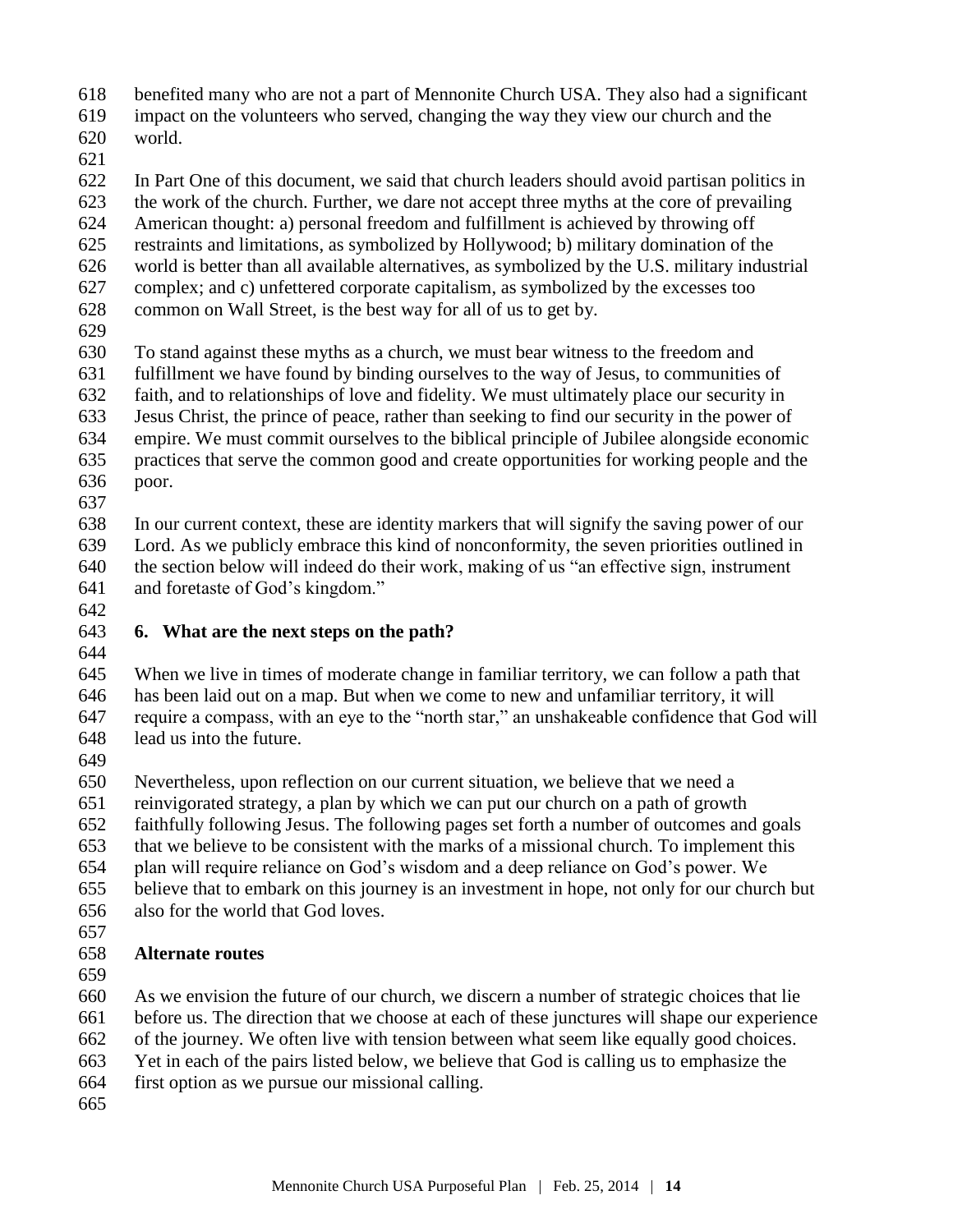- *Common vision or Divisive issues –* The landscape of American society is changing
- dramatically through the impact of various movements—religious, educational,
- technological, generational and demographic. Our nation is deeply divided on issues such
- as abortion, health care, immigration policy, the role of the federal government, support of
- Israel/Palestine, and human sexuality, particularly same-sex relationships. Political parties
- often build their platform and/or policies around these divisive issues.
- 

 Since we increasingly identify with political parties, our church is increasingly divided along the same lines as the nation. Even though we read the same scriptures as members of the same church, we often interpret and apply the scriptures differently in response to social issues. Pastors often feel torn, not knowing how best to respond to the very vocal and aggressive discourse that can develop in their congregations regarding the issues being debated in the media, especially around election time.

 What then shall we do as delegates at our biennial assemblies? How much time should we give to debating and voting on the divisive issues named above and others at the national conference level, knowing that our church in its many parts (even after careful study of the Bible and prayers for guidance) largely mirrors the political differences in our society? To what extent should the denominational meeting directly address, debate and/or vote on the issues that divide us? To what extent should these conversations be focused at the congregational and conference levels of our church? The Pittsburgh Experiment suggests that the church must focus on the main thing that unites us—the vision, purpose and priorities of our missional church—lest we leave our assemblies as winners and losers on issues that deeply divide us. At the same time, we can benefit from respectful dialogue on the most difficult issues. And we may need to discern when and if it is the time to reaffirm our polity or change our polity through a process of discernment that most likely would require a vote.

 We observe that a number of denominations have debated and voted on the issue of gay marriage over many years before coming to a vote to change their polity. The social stress and intra-denominational quarreling consumed a great deal of energy and enthusiasm in their meetings, accompanied by significant loss of membership.

 As part of a series of discussions that started in 2009, Mennonite Church Canada decided to enter into several years of discernment regarding issues of human sexuality. As the church is ready, the delegates at their annual assembly will address the difficult issue of same-sex marriage in a discernment process. As we deal with this issue in Mennonite Church USA, we will need to decide what will be the main focus for our delegate assembly.

 The goals identified under each of the seven priorities in the last section of this document reflect the discernment of the Executive Board that we set goals that reflect the highest priorities of the church. They are the steps that invite us to walk shoulder-to-shoulder in the community of communities across Mennonite Church USA as we pursue the missional journey.

*Abundance or Scarcity* – One of the most often quoted verses among early Anabaptists

was Psalm 24:1: "The earth is the Lord's and everything in it, the world and all who live in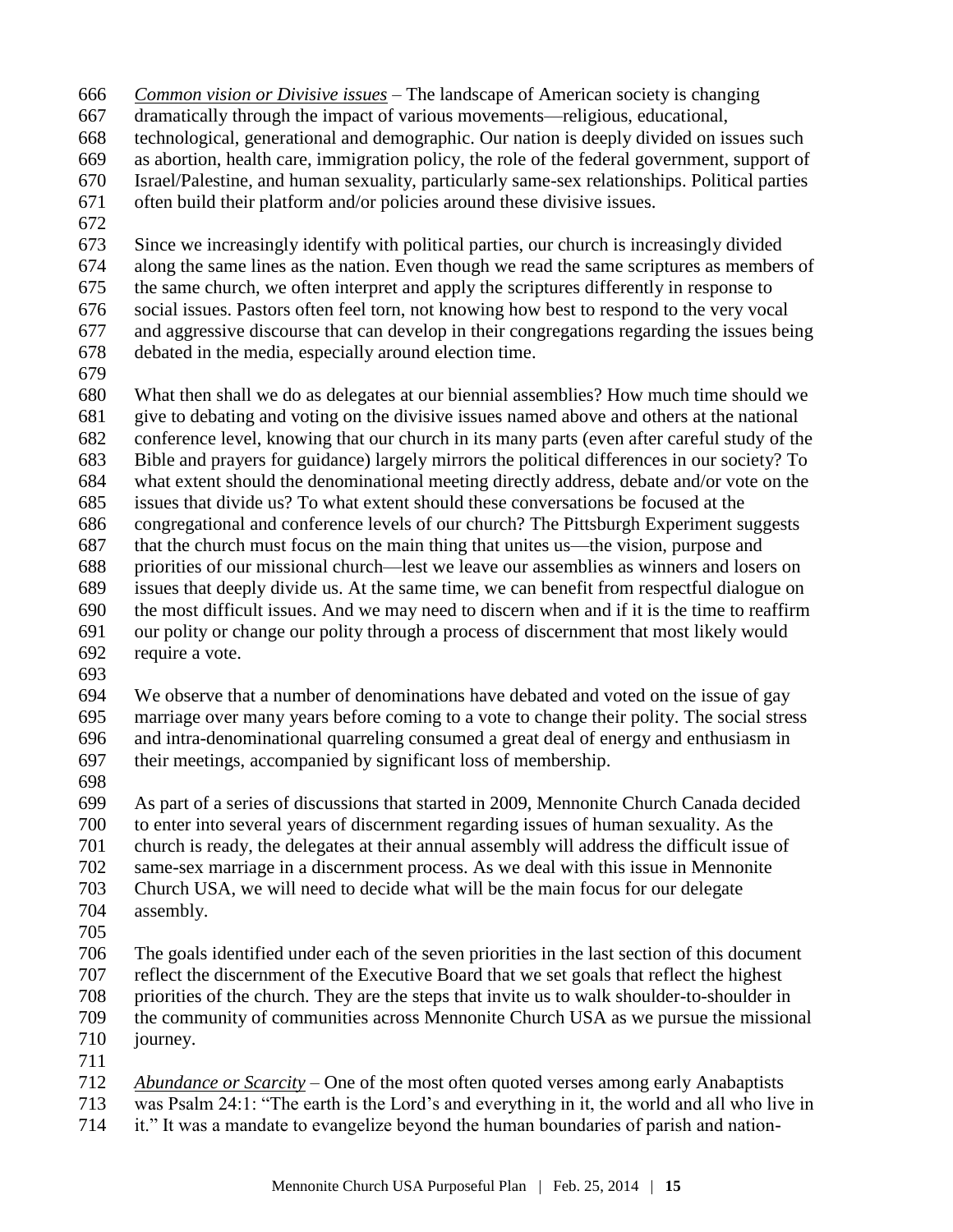- state. But it was also an affirmation of the vast resources at God's disposal, evoking a
- sense of God's abundance and a mandate for Christian stewardship.
- 

 Philanthropy in America has become donor-driven, which has made it an arena of intense competition. This has resulted in a trend with individuals giving directly to programs rather than through the offering plate. Along with other denominations, Mennonite Church USA faces a shrinking financial base since we have lost members and younger donors are less loyal to institutions. We are aware that those denominations that emphasize congregational

- giving to the denomination for general budgets tend to face declining interest and income.
- 

 This is a time when we could easily develop a mentality of scarcity. Yet we know that we are greatly blessed with God's abundance as a church, and that denominations that reward high commitments to mission tend to grow. While a recent survey showed that congregations in Mennonite Church USA have fared better than most during the recent economic downturn we also know that the missional efforts of many parts of our church

- are constrained by lack of resources.
- 

 We believe that God is calling Mennonite Church USA to focus on the highest priorities in the church, inviting individuals to give generously of time, talents, and treasure in ventures that carry out our vision of healing and hope to the world.

 *High expectation or Low expectation of members* – At the beginning of the Anabaptist movement, the congregations had high expectations of their members, not unlike the monastic groups of their day. The social and even physical cost of joining the movement was very high, since it often involved alienation from family members and persecution by governing authorities. This is still true of many vibrant churches around the world today. In these settings members are expected to give generously of their "time, talent, and treasure" to the church. Members attend church services once or more each week, engage in specific ministries, and tithe to the church. To become a member may require many hours of orientation and the signing of a covenant commitment. These missional churches function like covenant communities which have a higher attendance than membership, since there is a high threshold to join.

 Many congregations in Mennonite Church USA have low commitment from their members, with a primary emphasis on member's rights rather than responsibilities. In some cases, there are such low expectations of church members that people can remain on the church rolls long after they have ceased to have any active involvement in the life of the church. The membership of these churches is higher than their attendance. These churches function like voluntary associations where people can easily leave, sometimes without being noticed.

 We believe that God is calling Mennonite Church USA to develop a culture of high expectation for people who call themselves members of the church. Each church will provide a welcome to seekers, skeptics, doubters, or explorers and invite them to become fully committed disciples of Jesus Christ, meaningfully engaged in God's mission in the world.

*Soft or Hard geographical boundaries* – All congregations in Mennonite Church USA

 belong to the national conference by virtue of belonging to an area conference. Most area conferences are roughly geographical in nature, although there is a good bit of overlap in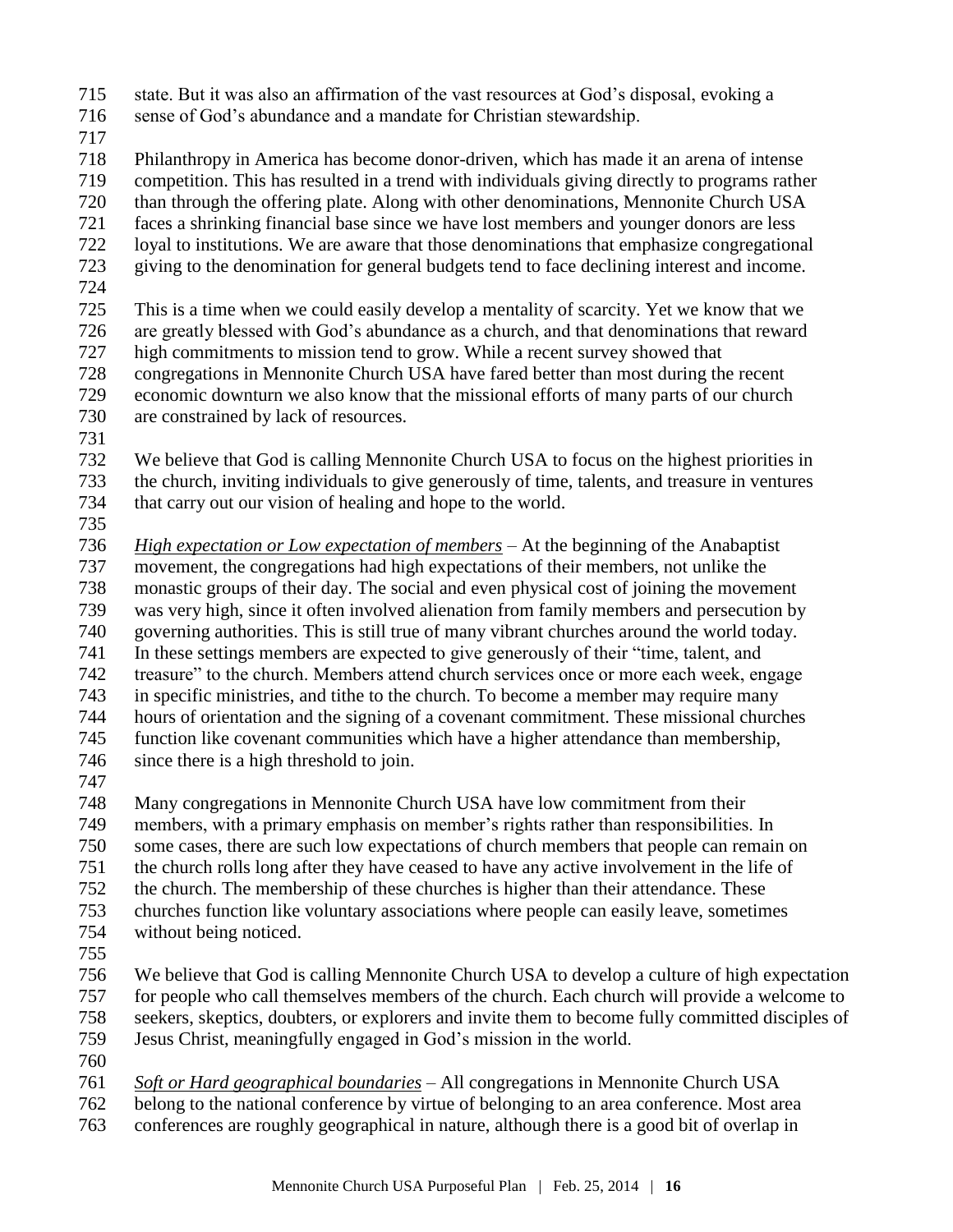- some regions. For various reasons, there are some congregations who have membership in conferences quite outside the region where they are located. In addition, there are
- Racial/Ethnic constituent groups whose congregational members are scattered across
- Mennonite Church USA.
- 

Tight geographical restrictions reflect the pre-automobile era, when most social

- associations were forced to be much more localized than they are today. Denominations
- that emphasize and enable peer relationships between congregations (even at a distance) to
- encourage mission are growing, whereas denominations that emphasize hierarchical
- relationships with the denomination are losing members.
- 
- We believe that God is calling us to facilitate greater affinity, connection, and perhaps
- affiliation across geographical boundaries for the sake of growth in mission.
- Denominations that are growing are finding ways to help congregations, regardless of their location, to connect with teaching churches that are one step ahead of them in their specific
- call to ministry. In the best scenario, the learners come from congregations as teams, not
- individuals. Teaching churches emphasize peer learning, sharing what has worked for them
- in ministry. We intend to facilitate horizontal connections across Mennonite Church USA
- to help plant new churches, develop new strategies, and create a network of teaching churches.
- 

 *Resources or Regulation* – As Anabaptist Christians, we believe that congregations are the primary expression of God's work in the world. Following the lead of other fellowships of faith, we have also organized ourselves at the level of area conferences and a national conference. We do not, however, see ourselves as a highly centralized denomination organized to regulate the life of conferences or congregations.

We believe that God is calling Mennonite Church USA to be a community of

 communities, each one carrying out the vision of healing and hope. Together with area conferences and churchwide agencies, the national conference is a community that resources the life and ministry of congregations by providing. . .

- 
- 1. a sense of identity and belonging that transcends the local context.
	- 2. ways to cultivate healthy interdependence with other congregations.
	- 3. educational resources and other means of discipleship.
	- 4. encouragement during difficult times in congregational life.
	- 5. broader discernment regarding tough issues that arise in pursuit of our mission in the world.
	- 6. support for calling, training, and sustaining congregational leaders.
	- 7. ways to keep communal vision and memory alive and refreshed.
	- 8. avenues to cooperate with other groups on projects in mission or relief.
	- 9. outside help when congregations face intense conflicts or personnel issues.
	- 10. a shared public voice when broad consultation is needed in order to speak well.
	- **Polarities to manage**
	-

The following paragraphs reflect some of the creative tensions that must be managed well

- to maintain a healthy church. In each of the pairs, both sides are needed. However, at any
- given time, one side may need to be emphasized more than the other in order to achieve a
- better balance. Healthy churches may experience a "virtuous cycle" of movement back and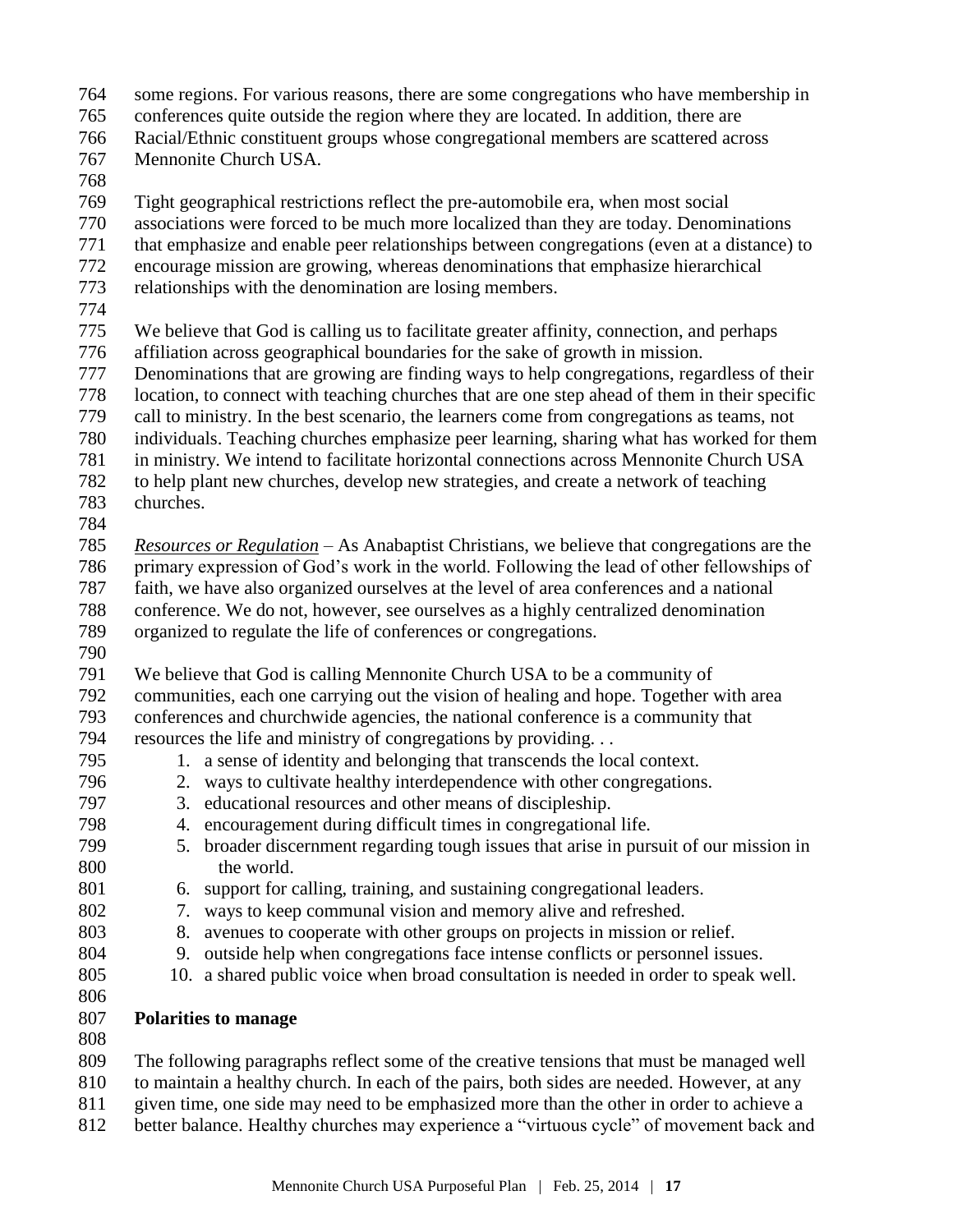forth between the poles, emphasizing one over the other in response to the need of the

- moment.
- 

 *Strong servant leadership AND Church management* – The Anabaptist movement was born in the midst of widespread rebellion against leadership in the Roman Catholic Church. The movement soon adopted Luther's concept of the "priesthood of all believers," at times with disdain for the clergy or state church leaders. At times since then, we have found it difficult to fully trust our own leaders. Our belief in the priesthood of all believers can lead us to wrongly conclude that pastors are mere facilitators or coordinators of ministry. Churches that provide adequate room for leaders to point the direction and lead the way toward an uncharted future are growing, while denominational systems that depend on clergy primarily for management and regulation are losing members. Effective pastors—especially those who fit the congregation well and have a long tenure—play a crucial role in the missional focus of the church. They lead without being authoritarian or dominating.

 We believe that God is calling our church to empower leaders in our midst to lead, not simply manage the affairs of the church. Yet the church also needs good managers who

will carry out the vision of the church in the most mundane details of church life. The

healthiest and most effective churches call forth both leaders and managers, each of which

are faithful to the church's highest calling.

 *Empowering leaders AND Professional clergy –* The Anabaptist movement was largely a lay movement from the start, with a strong emphasis on the call (or vocation) of every member. We taught that while not all are called to pastoral ministry, all are called to be Christian "ministers" in their daily life work. We reacted against clergy in the European theological traditions who acted as though the laity could not be trusted to interpret scripture, discern God's will, or speak in God's name. Over time, as our church recognized the need for educated pastors, we developed high-quality seminaries who trained professional pastors. Unfortunately, the 2006 membership profile suggests that many Mennonite church members resist seeing themselves as "ministers," and efforts by pastors to challenge this notion receive little support. Some act as though it's primarily the job of professional pastors to carry out the ministry of the church. Perhaps we have reverted to an understanding of the priesthood like that of the faith traditions we abandoned during the Reformation.

 The most effective congregations have collaborative servant leaders—both clergy and lay—who work dynamically with each other to empower the whole community for its missional vocation. Some of the most effective churches have teams of both paid and volunteer staff whose shared leadership reflects the makeup of the congregation as well as the local community. We believe that God is calling our church to provide a place for people on a quest for sufficient challenges or opportunities to engage their spiritual gifts and passion in ministries that make a difference in the world. We will renew our emphasis on the ministry of all God's people by challenging the creativity, participation, and gifts of the laity in every congregation and area conference, including all levels of governance in our church.

 We may well need to provide some new forms of training for lay leaders to help this happen. We have developed a "missional lens" that is being used to develop new leaders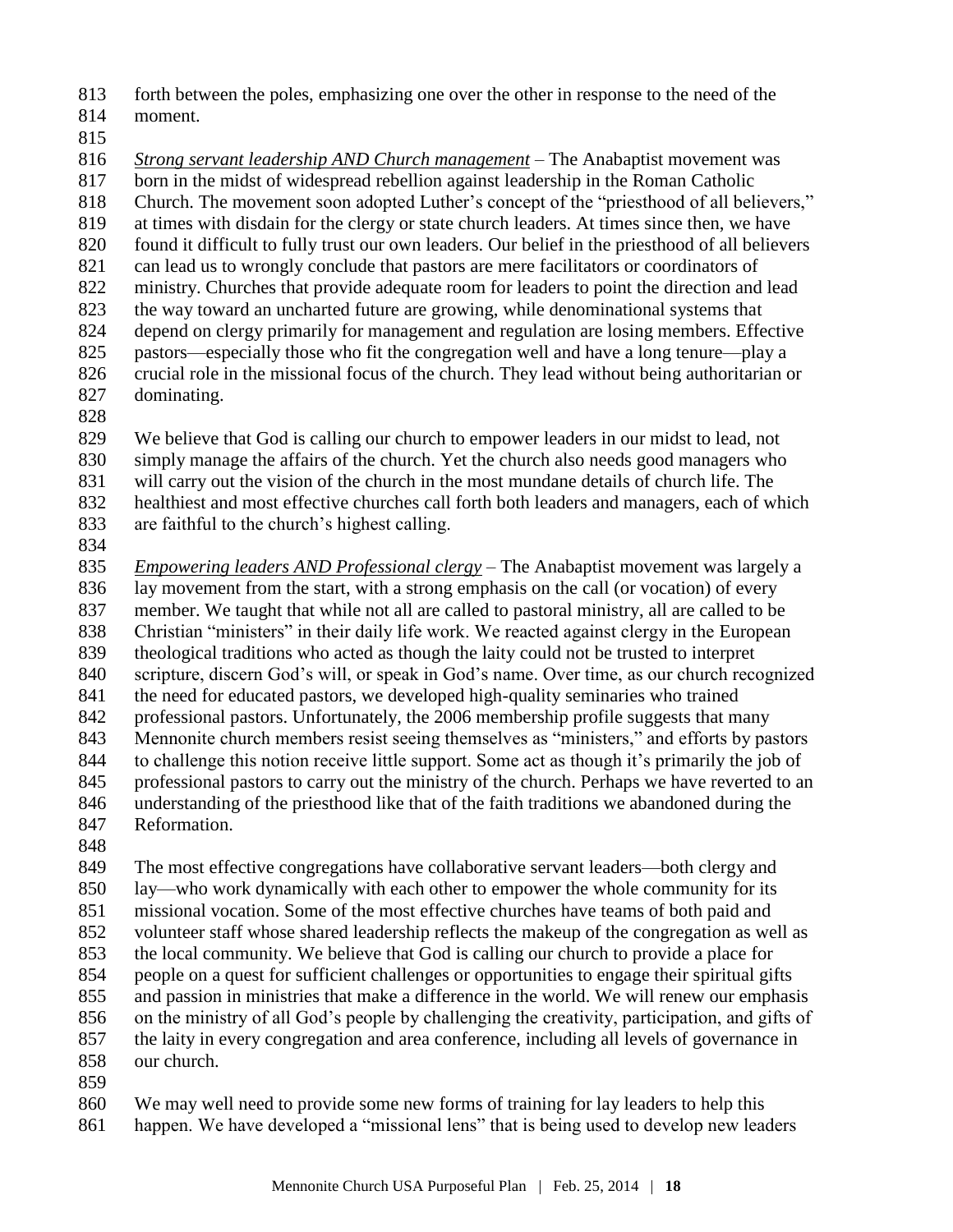for the church in mission. This lens can provide the focus for lay leaders as well as pastors. Our seminaries are poised to assist in this quest.

 *Culturally relevant AND Rooted in our heritage* – The Anabaptist movement was born in Europe during a tumultuous period of church reformation and fragmentation of the Roman Catholic Church. Our forebears later emigrated to America, bringing their language and traditions with them. Over time, for good or ill, our church has largely assimilated to the ways of America. Yet many of our churches have a culture that is off-putting to newcomers in our midst.

 Researchers have noticed that denominations birthed in America are growing much more rapidly than those imported from Europe. This does not simply have to do with their age, but rather reflects the basic ethos and polity of the church. Churches started in Medieval Europe tend to employ hierarchical structures that reflected the vassal system. Churches started in America tend to value leaders with a more charismatic and entrepreneurial style, with more emphasis on individual rights and expression. It is difficult at times to sort out which of these tendencies are healthy and which oppose the gospel as we understand it. Books like *The Naked Anabaptist* can help us sort out the difference between the core of

- the gospel and mere cultural "clothing" adapted to a particular time and place.
- 

 When we take the gospel to various parts of the world, we emphasize the importance of adapting the message of the gospel to the particular context of ministry. In the same way, we believe that God is calling us to discern anew the ways that we bring the gospel to bear on our own culture. Our society is rapidly becoming post-Christian and even anti- Christian. The changes that have recently taken place in society have made much of what was effective in 1955 obsolete today. These realities make pastoral and congregational ministry much more challenging. We must encourage congregations to seek new ways to reach their neighbors in the name of Christ. This does not imply flashy technology, trendy worship, or shallow entertainment, but genuine engagement with the deep needs of our world. Our hope is to address the needs we see in our culture without falling prey to the consumerist mentality that often produces those needs.

 *Creating the new AND Preserving what is good of the old* – Older churches often become revitalized as they engage in new expressions of ministry. This may take various forms, including the formation of new small groups, house fellowships, intentional communities, as well as traditional church starts. People who are new to the congregation often find their niche in newer groups where people are still learning to know each other. They find it more difficult to fit into a group that has long association with each other, which can feel like an exclusive clique.

 One of the most important indicators of a healthy missional church is its ability to bring forth and nurture new communities of Christ-centered faith. Denominations that focus on starting new churches are growing, especially those that start new congregations in order to reach different Racial/Ethnic groups or a new demographic population. Those denominations that focus primarily on subsidizing smaller, older congregations are losing members. We celebrate the number of new churches in Mennonite Church USA, both

those that have been planted and those who have recently come to affiliate with us. We

- believe God is calling Mennonite Church USA to encourage the planting of many new
- churches, even new networks of churches.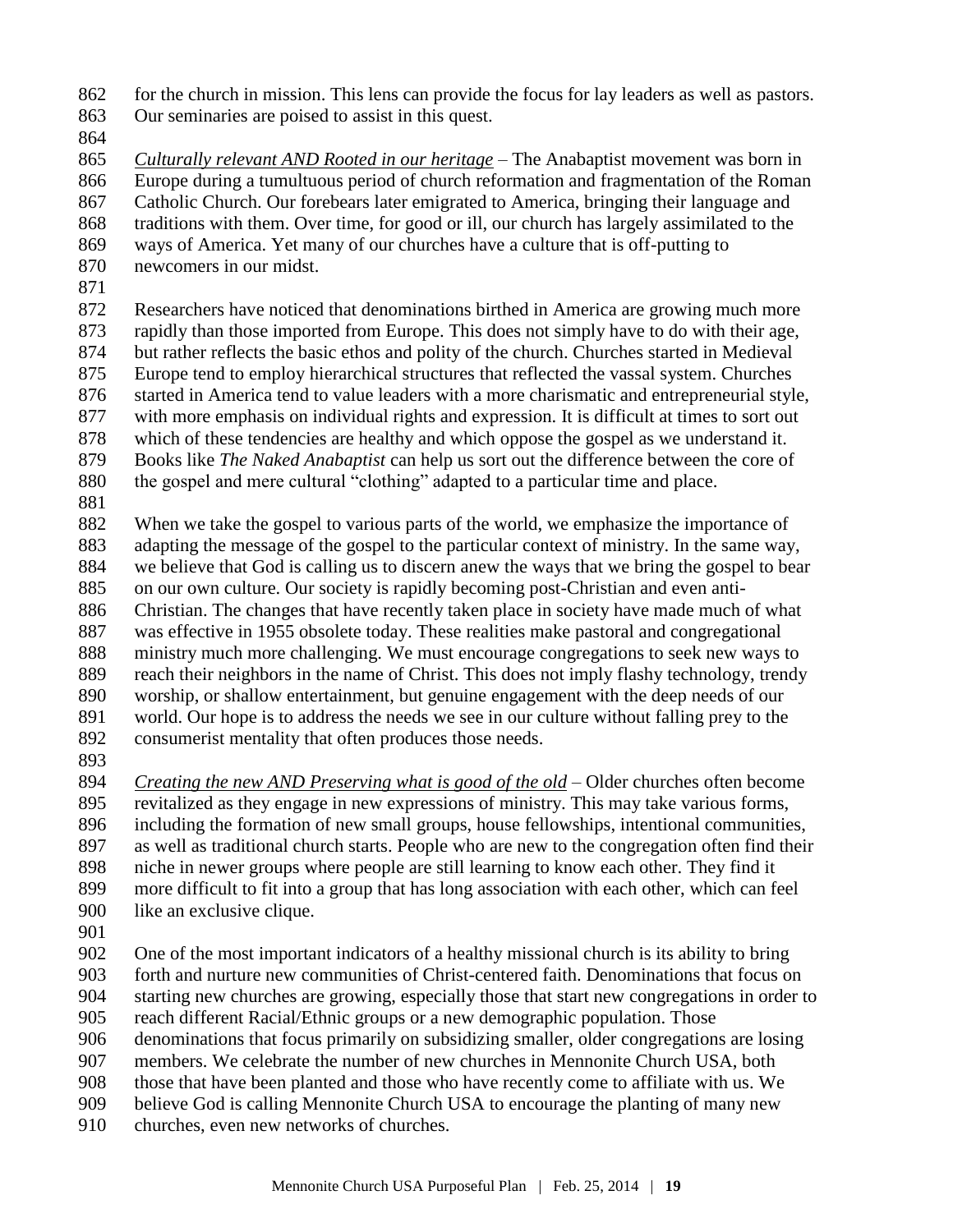### **Outcomes and Goals**

 We strongly encourage congregations, conferences, and churchwide agencies to pursue a wide range of goals related to the missional vision and purposeful plan reflected above. We intend to develop creative new ways to share about such goals and resulting missional stories across the whole church. At the same time, we recognize that not nearly all those goals can or should be reflected in this document. Therefore, we have limited the following list to a sampling of new goals that express the accountability of the national conference to the delegate assembly. Many of the goals require the active collaboration of national conference staff with area conferences and churchwide agencies. As area conferences and churchwide agencies develop specific goals related to this Purposeful Plan, we will develop communication links to also make those goals readily accessible to the whole

- church.
- 

 The following outcomes and goals can only be achieved by God's grace and the empowerment of the Holy Spirit. Even so, some of these goals may take many years to achieve, depending on the availability of resources. These goals reflect the aspirations and intentions of our whole church, and we will seek to be accountable to the delegate body in achieving them. The dates in parentheses behind each of the goals below indicate the period of time in which we intend to pursue that goal and report to the delegate body on the progress or completion of it.

#### *1. Christian Formation*

 **Outcome we seek**: To increase our capacity as a community of faith to be and make disciples of Jesus Christ 

## **Goals we intend to pursue**:

- 939 Produce an evangelical/Anabaptist discipleship training resource in English and Spanish called "Begin Anew" (written by Palmer Becker) in cooperation with Mennonite Church Canada (2014)
- Discern the nature and scope of a possible new hymn collection in collaboration with Mennonite Church Canada and MennoMedia (2015)
- Update the Mennonite Ministers Manual in cooperation with Mennonite Church Canada and MennoMedia (2016)
- Negotiate with other-than-Mennonite seminaries to offer our seminaries' online Mennonite Faith and Polity course and other Anabaptist courses to their Mennonite students (2014)
- 

## *2. Christian Community*

 **Outcome we seek**: To deepen our capacity to engage in biblical/communal discernment and deal with our differences in a Christ-like manner

## **Goals we intend to pursue**:

 Develop resources for biblical/communal discernment to be used in congregations, area conferences, and other settings where believers seek to discern God's will regarding important matters as a church (2015)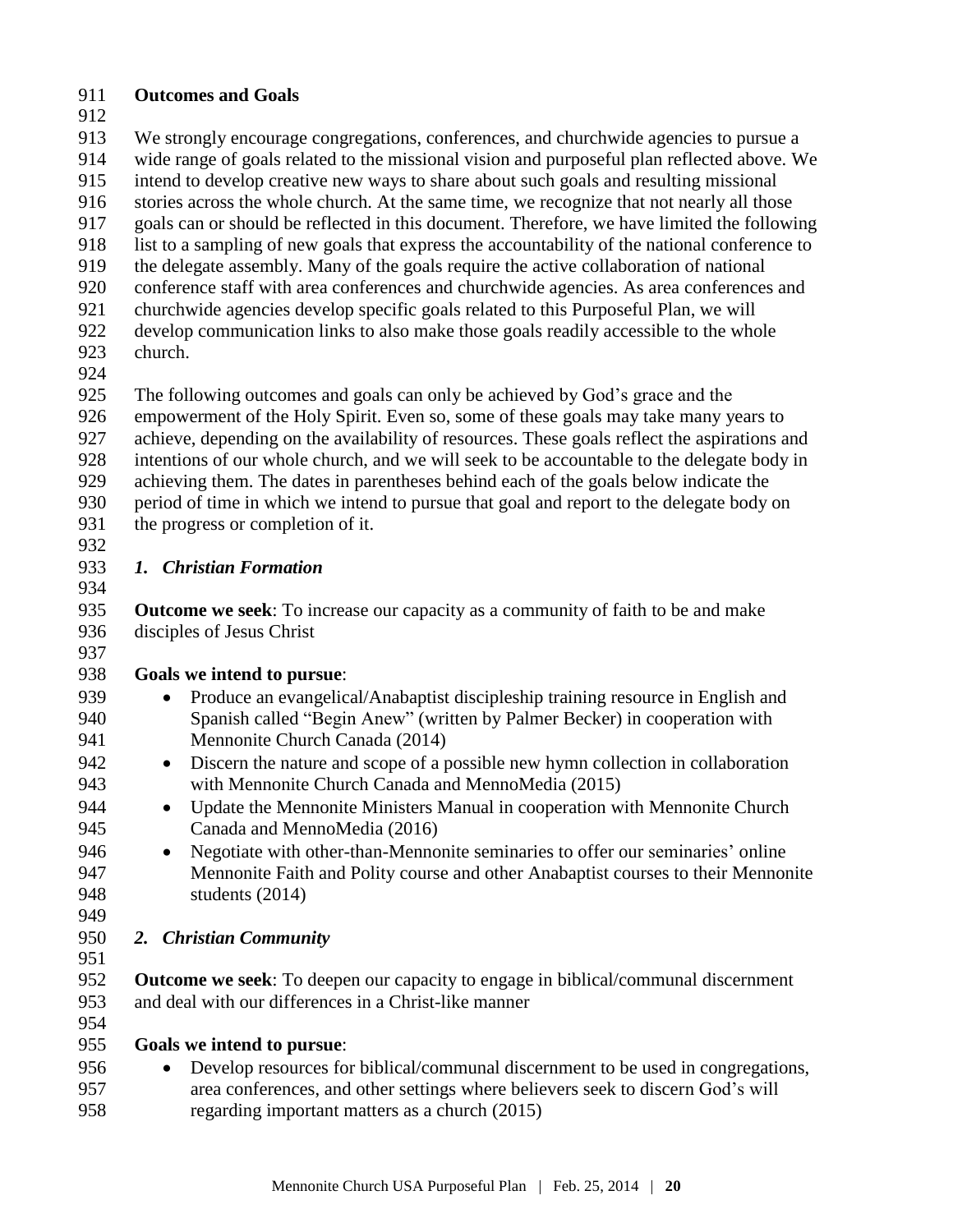- Develop a covenant to express the relationship of the area conferences with the national conference and each other as an update to the Membership Guidelines (2015) Create a denominational statement of apology and a public service of lament for the abuses perpetuated by credentialed leaders in our denomination (2015) *3. Holistic witness*  **Outcome we seek:** To deepen engagement across the church in service, peacemaking, evangelism, witness for justice and helping to birth new communities of faith **Goals we intend to pursue:** 971 • Convene a church planting summit to enable practitioners, area conference leaders, historians, missiologists and theologians to explore what we can learn from our past experiences in church planting and to discern God's calling for the future (2015) Create a written resource that encourages reflection and action for incarnational, missional church development from an Anabaptist perspective (2016) Establish a network of pastors, spiritual directors and other qualified individuals to clarify core "spiritual practices of a peacemaker" (2015) Develop training and resources to equip congregations to build relationships with returning veterans (2013-2015) Assist Mennonite pastors and other leaders in participating in Israel/Palestine learning tours in keeping with the commitments we expressed in our response to the *Kairos Palestine* document (see [www.mennoniteusa.org/2011/12/07/](http://www.mennoniteusa.org/2011/12/07/mennonite-church-usa-responds-to-appeal-from-palestinian-christians/) [mennonite-church-usa-responds-to-appeal-from-palestinian-christians/\)](http://www.mennoniteusa.org/2011/12/07/mennonite-church-usa-responds-to-appeal-from-palestinian-christians/) (2013-2018) *4. Stewardship* **Outcome we seek**: To reflect God's abundance through our generosity as God's stewards, in order to achieve missional goals across all parts of the church **Goals we intend to pursue**:
- Provide stewardship training and education for immigrant congregations that are relevant to their context (2013-2015)
- Identify or develop websites that explain the stewardship implications of Anabaptist values for individuals and families and provide tools and resources for implementing them (2013-2015)
- Identify or develop resources to assist congregations and area conferences in creating and managing healthy financial plans for the future (2013-2015)
- Provide resources for congregational study via the Mennonite Creation Care Network (MCCN) to deepen our biblical understanding of creation care (2013- 2015)
- 1002 Proactively assist young adults and young families with navigating the "new normal" economy as they deal with financial challenges (start in 2013)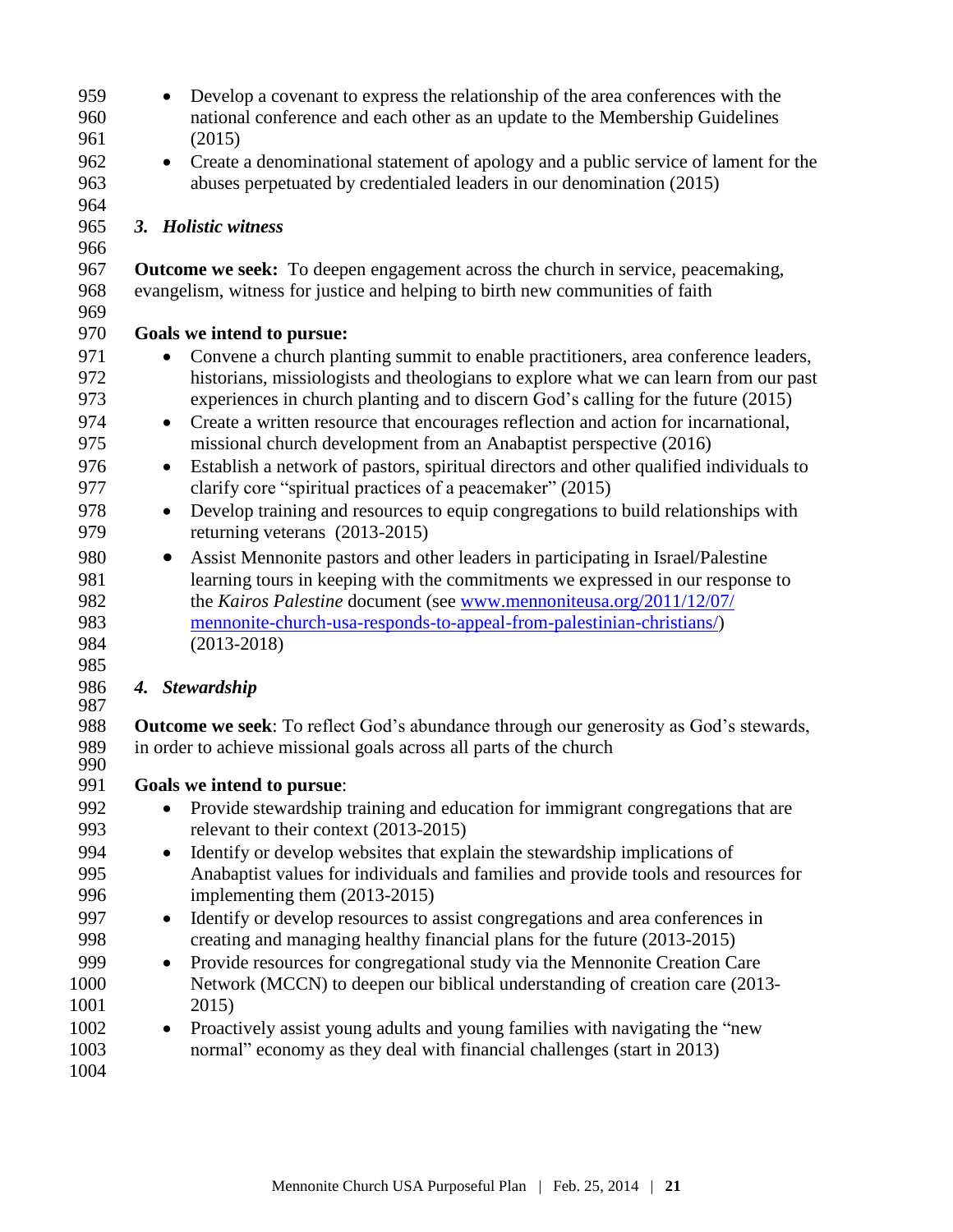| 1005         |                                                                                                                                  |
|--------------|----------------------------------------------------------------------------------------------------------------------------------|
| 1006         | 5. Leadership Development                                                                                                        |
| 1007         |                                                                                                                                  |
| 1008         | <b>Outcome we seek:</b> To call, train and nurture church members with leadership gifts in                                       |
| 1009         | Anabaptist theology and practice, and work together in various teams so that both                                                |
| 1010         | credentialed and lay leaders can be empowered to fulfill the church's missional vocation.                                        |
| 1011         |                                                                                                                                  |
| 1012         | Goals we intend to pursue:                                                                                                       |
| 1013         | Revise the Mennonite Ministerial Polity handbook, in collaboration with<br>$\bullet$                                             |
| 1014<br>1015 | Mennonite Church Canada, to reflect both current practices and aspirations of the<br>church we are being called to become (2014) |
| 1016         | Develop resources for leaders of boards in congregations, area conferences and<br>$\bullet$                                      |
| 1017         | agencies, to be delivered via multiple media, including personal coaching, online                                                |
| 1018         | video sessions and handbooks for reflection (2014)                                                                               |
| 1019         | Build upon the 2008 Missional Lens paper by identifying 35 congregations or<br>$\bullet$                                         |
| 1020         | networks of congregations as "Anabaptist Learning Centers," sharpening their                                                     |
| 1021         | God-given gifts and experiences so they can share and resource other                                                             |
| 1022         | congregations, at times in cooperation with our schools and agencies (2013-2017)                                                 |
| 1023         | Plan and execute a Women Doing Theology Conference (2014)<br>$\bullet$                                                           |
| 1024         | In collaboration with Mennonite Education Agency, introduce and develop 10<br>$\bullet$                                          |
| 1025         | centers based in Mennonite Church USA congregations for the Anabaptist Biblical                                                  |
| 1026         | Institute (IBA) program in English (2015)                                                                                        |
| 1027         |                                                                                                                                  |
| 1028         | 6. Undoing Racism and Advancing Intercultural Transformation                                                                     |
| 1029         |                                                                                                                                  |
| 1030         | <b>Outcome we seek:</b> To overcome antipathy and alienation among different cultural groups                                     |
| 1031         | through dismantling individual and systemic racism in our church, making a way for                                               |
| 1032         | people of every Racial/Ethnic group to have just and equitable access to church resources,                                       |
| 1033         | positions and information as manifestations of the one new humanity we have in Christ                                            |
| 1034         |                                                                                                                                  |
| 1035         | Goals we intend to pursue:                                                                                                       |
| 1036         | Complete an updated immigration statement and coordinate/provide resources for<br>$\bullet$                                      |
| 1037         | its implementation where needed (2015)                                                                                           |
| 1038         | Complete a six-week online Bible Study for congregations featuring Danny Carroll,                                                |
| 1039         | Saulo Padilla and Tammy Alexander (2014)                                                                                         |
| 1040         | Provide at least 12 Intercultural Competency workshops to groups around the                                                      |
| 1041         | church $(2015)$                                                                                                                  |
| 1042         | Train at least 50 people as Communities of Hope facilitators in partnership with<br>$\bullet$                                    |
| 1043         | area conferences (2015)                                                                                                          |
| 1044         | Coordinate a "Hope for the Future" event for People of Color and guest leaders<br>$\bullet$                                      |
| 1045         | from the dominant culture in the church to discuss aspirations for the future of                                                 |
| 1046         | people of color leadership in the church (2014)                                                                                  |
| 1047         |                                                                                                                                  |
| 1048         | 7. Church-to-Church Relationships                                                                                                |
| 1049         |                                                                                                                                  |
| 1050         | <b>Outcome we seek:</b> To give and receive gifts within the broader body of Christ as a                                         |
| 1051         | witness to the unity to which God calls us and to help us be more faithful to God's mission                                      |

in the world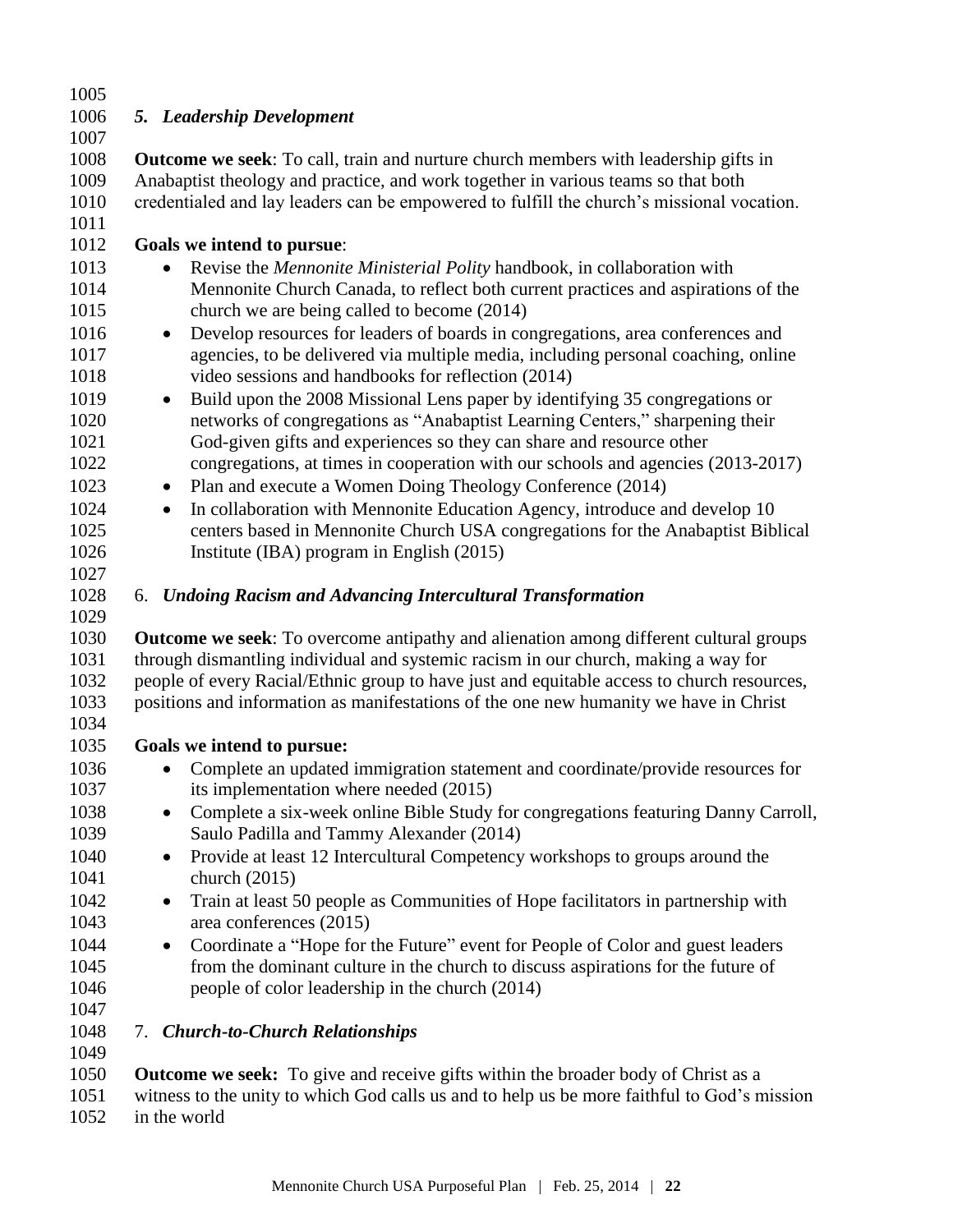| 1053 | Goals we intend to pursue:                                                                      |
|------|-------------------------------------------------------------------------------------------------|
| 1054 | Collaborate with the planners of Mennonite World Conference's Assembly 16 in                    |
| 1055 | Harrisburg, Pa., to provide a wide and hospitable welcome for international guests              |
| 1056 | to our 2015 biennial convention in Kansas City, Mo. (2013-2015)                                 |
| 1057 | Complete the proposed covenant arrangement with the <i>Communauté Mennonite au</i><br>$\bullet$ |
| 1058 | Congo (CMCo) (Mennonite Church in Congo) and complete context-specific                          |
| 1059 | guidelines for church-to-church relationships among Mennonite Church USA                        |
| 1060 | congregations, CMCo and Congo Evangelical Church (CEM) in conjunction with                      |
| 1061 | Congo church leaders (2015)                                                                     |
| 1062 | Respond to the queries from the Evangelical Lutheran Church in America about<br>$\bullet$       |
| 1063 | how we see our relationship to each other in the body of Christ, and to affirm the              |
| 1064 | Mennonite World Conference-Lutheran World Federation dialogue on baptism                        |
| 1065 | $(2013 - 2015)$                                                                                 |
|      |                                                                                                 |
| 1066 | Re-launch the Believers Church Conferences as an arena for exploring and<br>$\bullet$           |
| 1067 | articulating "free church" understandings with other denominations that practice                |
| 1068 | adult baptism and share a believers church ecclesiology (such as Baptists,                      |
| 1069 | Pentecostals, Disciples and others) (2013-2016)                                                 |
| 1070 | Develop partnerships and alliances with historic African-American and Hispanic<br>$\bullet$     |
| 1071 | churches and faith organizations (from denominations and traditions other than                  |
| 1072 | Mennonite Church USA) to expose and engage the prison industrial complex and                    |
| 1073 | the system of mass incarceration/immigrant detention in our country (2013-2018)                 |
| 1074 |                                                                                                 |
| 1075 | <b>Conclusion</b>                                                                               |
| 1076 | We do not know what another decade may hold for Mennonite Church USA, or where God              |
| 1077 | may lead. We intend to review the elements of this plan at each biennial session so that we     |
| 1078 | can celebrate milestones and make appropriate adjustments along the way. May we follow          |
| 1079 | God's call, committed to move forward as people of faith, joined together in love and           |
| 1080 | united in hope.                                                                                 |
| 1081 |                                                                                                 |
| 1082 |                                                                                                 |
| 1083 | For further reference:                                                                          |
| 1084 |                                                                                                 |
| 1085 | Managing Polarities in Congregations: Eight Keys for Thriving Faith Communities by              |
| 1086 | Roy M. Oswald and Barry Johnson, The Alban Institute, 2010.                                     |
| 1087 | The Naked Anabaptist by Stuart Murray, Herald Press, 2010.                                      |
| 1088 | "Pathways to a Missional Future: Becoming a Christ-like Church," Mennonite Church USA.          |
| 1089 | Roadsigns for the Journey: A Profile of Mennonite Church USA by Conrad Kanagy,                  |
| 1090 | Herald Press, 2007.                                                                             |
| 1091 | Treasures in Clay Jars: Partners in Missional Faithfulness by Lois Barrett et. al. The          |
| 1092 | Gospel and Our Culture Network, 2004. (See especially pages 159-172).                           |
| 1093 | "What is an Anabaptist Christian?" by Palmer Becker, <i>Missio Dei</i> publication number 18,   |
| 1094 | Mennonite Mission Network.                                                                      |
| 1095 |                                                                                                 |
| 1096 | Available for download on the Mennonite Church USA website:                                     |
| 1097 | Organizational Strategy, Culture and Structure for Mennonite Church USA 2001-2011               |
| 1098 | http://mennoniteusa.org/wp-content/uploads/2015/03/org_strat_cult_strc.pdf                      |
| 1099 |                                                                                                 |
|      | Report on Alignment Opportunities for Mennonite Church USA by LaVern Yutzy<br>٠                 |
| 1100 | http://mennoniteusa.org/wp-content/uploads/2015/06/YutzyReport_2010Jan12.pdf                    |